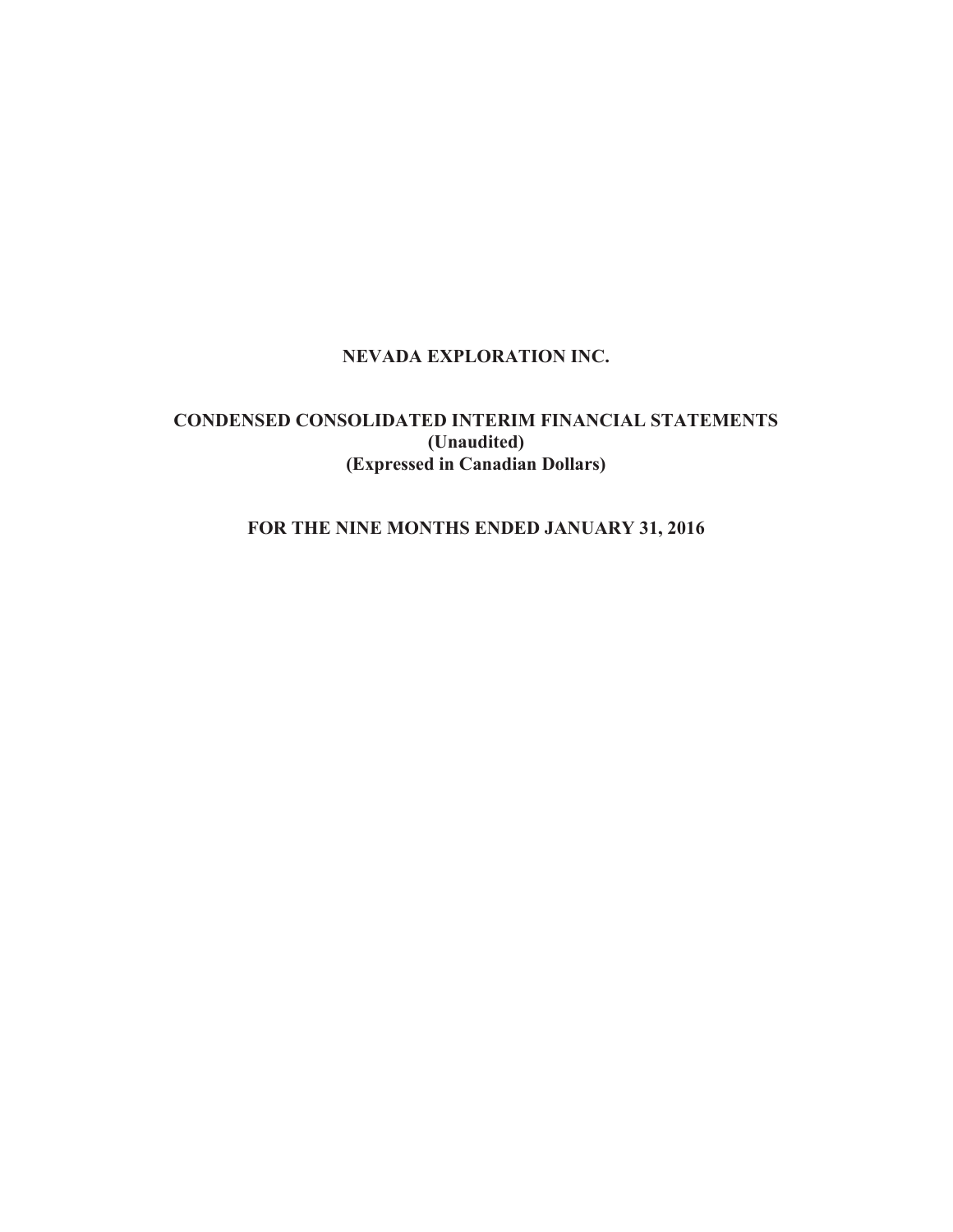# **NEVADA EXPLORATION INC.**

# CONDENSED CONSOLIDATED INTERIM STATEMENTS OF FINANCIAL POSITION (Unaudited - Expressed in Canadian Dollars) AS AT

|                                                           | January 31,<br>2016 |                       | April 30,<br>2015     | May 1,<br>2014          |
|-----------------------------------------------------------|---------------------|-----------------------|-----------------------|-------------------------|
|                                                           |                     |                       | Restated - Note 3     | Restated – Note 3       |
| <b>ASSETS</b>                                             |                     |                       |                       |                         |
| <b>Current assets</b>                                     |                     |                       |                       |                         |
| Cash                                                      | \$                  | 130,293               | \$<br>29,674          | \$<br>22,603            |
| Accounts receivable (Note 4)                              |                     | 12,861                | 4,649                 | 2,131                   |
| Prepaid expenses (Note 5)                                 |                     | 12,474                | 7,948                 | 17,735                  |
| Short term investments (Note 6)                           |                     | 1,701                 | 5,102                 | 3,401                   |
| <b>Total current assets</b>                               |                     | 157,329               | 47,373                | 45,870                  |
| <b>Non-current assets</b>                                 |                     |                       |                       |                         |
| Equipment (Note 8)                                        |                     | 36,851                | 138,643               | 144,860                 |
| Deposits and bonds (Note 10)                              |                     | 49,875                | 28,894                | 87,321                  |
| <b>Total non-current assets</b>                           |                     | 86,726                | 167,537               | 232,181                 |
| <b>Total assets</b>                                       | \$                  | 244,055               | \$<br>214,910         | \$<br>278,051           |
| <b>LIABILITIES AND EQUITY</b>                             |                     |                       |                       |                         |
|                                                           |                     |                       |                       |                         |
| <b>Current liabilities</b>                                |                     |                       |                       |                         |
| Accounts payable and accrued liabilities (Notes 7 and 11) | \$                  | 110,759               | \$<br>448,578         | \$<br>272,045           |
| Short term demand loan (Note 13)                          |                     |                       | 30,000                |                         |
| Current portion of finance lease obligations (Note 12)    |                     | 9,004                 | 10,630                | 9,381                   |
| <b>Total current liabilities</b>                          |                     | 119,763               | 489,208               | 281,426                 |
| <b>Non-current liabilities</b>                            |                     |                       |                       |                         |
| Finance lease obligations (Note 12)                       |                     | 27,614                | 28,855                | 35,870                  |
| <b>Total liabilities</b>                                  |                     | 147,377               | 518,063               | 317,296                 |
|                                                           |                     |                       |                       |                         |
| <b>Equity</b>                                             |                     |                       |                       |                         |
| Capital stock (Note 14)<br>Reserves (Note 14)             |                     | 17,145,367<br>839,854 | 16,368,731<br>524,956 | 16, 122, 776<br>955,109 |
| Deficit                                                   |                     | (17,888,543)          | (17, 196, 840)        | (17, 117, 130)          |
|                                                           |                     |                       |                       |                         |
| <b>Total equity</b>                                       |                     | 96,678                | (303, 153)            | (39, 245)               |
| <b>Total liabilities and equity</b>                       | \$                  | 244,055               | \$<br>214,910         | \$<br>278,051           |
| Nature of operations and going concern (Note 1)           |                     |                       |                       |                         |
| <b>Change in accounting policy (Note 3)</b>               |                     |                       |                       |                         |
| Approved and authorized on behalf of the Board on:        |                     |                       |                       |                         |
|                                                           |                     |                       |                       |                         |
| Director<br>"Wade Hodges"                                 |                     | "Dennis Higgs"        | Director              |                         |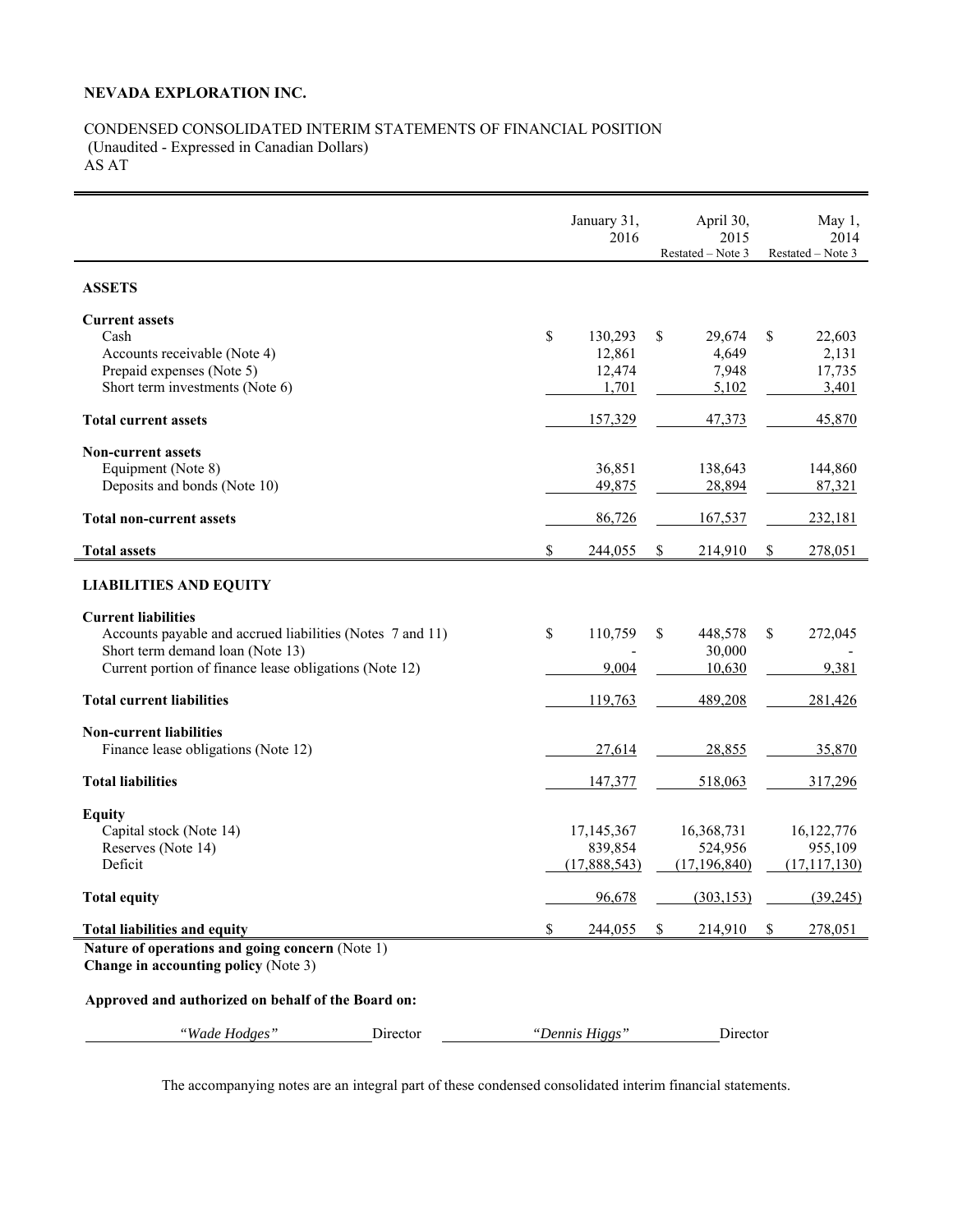# **NEVADA EXPLORATION INC.**

CONDENSED CONSOLIDATED INTERIM STATEMENTS OF LOSS AND COMPREHENSIVE INCOME (LOSS) (Unaudited) (Expressed in Canadian Dollars)

|                                                         | Three Months<br>Ended<br>January 31,<br>2016 |    | Three Months<br>Ended<br>January 31,<br>2015<br>Restated - Note 3 |    | Nine Months<br>Ended<br>January 31,<br>2016 | Nine Months<br>Ended<br>January 31,<br>2015<br>Restated - Note 3 |
|---------------------------------------------------------|----------------------------------------------|----|-------------------------------------------------------------------|----|---------------------------------------------|------------------------------------------------------------------|
|                                                         |                                              |    |                                                                   |    |                                             |                                                                  |
| <b>INCOME</b><br>Project management and consulting      | \$                                           | \$ |                                                                   | \$ | 46,501                                      | \$                                                               |
| <b>EXPENSES</b>                                         |                                              |    |                                                                   |    |                                             |                                                                  |
| Amortization (Note 8)                                   | 7,388                                        |    | 5,014                                                             |    | 18,425                                      | 14,441                                                           |
| Exploration and evaluation expenditures (Note 9)        | 51,034                                       |    | 8,417                                                             |    | 252,154                                     | 124,508                                                          |
| General exploration costs                               | 199                                          |    | 439                                                               |    | 1,216                                       | 1,648                                                            |
| Interest and bank charges                               | 5,123                                        |    | 214                                                               |    | 7,539                                       | 1,230                                                            |
| Investor relations                                      | 183,654                                      |    | $\overline{a}$                                                    |    | 225,430                                     |                                                                  |
| Office expenses and other                               | 16,524                                       |    | 16,072                                                            |    | 37,545                                      | 44,025                                                           |
| Professional fees and consulting (Note 7)               | 82,405                                       |    | 45,670                                                            |    | 149,710                                     | 100,079                                                          |
| Project management and consulting                       | $\blacksquare$                               |    | $\blacksquare$                                                    |    | 8,298                                       | $\overline{\phantom{a}}$                                         |
| Rent                                                    | 8,737                                        |    | 14,536                                                            |    | 22,408                                      | 47,913                                                           |
| Salaries (Note 16)                                      | 26,325                                       |    | 1,102                                                             |    | 63,872                                      | 96,925                                                           |
| Share-based payments (Note 7 and 14)                    | 21,103                                       |    | $\blacksquare$                                                    |    | 129,073                                     |                                                                  |
| Travel                                                  | 6,310                                        |    | 623                                                               |    | 9,406                                       | 1,830                                                            |
| <b>Total operating expenses</b>                         | (408, 802)                                   |    | (92,087)                                                          |    | (925,076)                                   | (432, 599)                                                       |
| <b>Loss from operations</b>                             | (408, 802)                                   |    | (92,087)                                                          |    | (878, 575)                                  | (432, 599)                                                       |
| <b>OTHER ITEMS</b>                                      |                                              |    |                                                                   |    |                                             |                                                                  |
| Gain on sale of equipment                               | 16,460                                       |    | 3,722                                                             |    | 16,460                                      | 3,722                                                            |
| Gain on salary settlement (Note 7)                      |                                              |    | 93,767                                                            |    | 71,363                                      | 93,767                                                           |
| Write off of database software (Note 8)                 | (104, 817)                                   |    | $\sim$                                                            |    | (104, 817)                                  |                                                                  |
| Unrealized loss on marketable securities                | (1,700)                                      |    | (1,700)                                                           |    | (3,401)                                     | (1,700)                                                          |
| <b>Total other items</b>                                | (90,057)                                     |    | 95,789                                                            |    | 20,395                                      | 95,789                                                           |
| Net income (loss) for the period                        | (498, 859)                                   |    | 3,702                                                             |    | (898,970)                                   | (336, 810)                                                       |
| <b>OTHER COMPREHENSIVE INCOME</b>                       |                                              |    |                                                                   |    |                                             |                                                                  |
| Currency translation adjustment                         | (10.940)                                     |    | (12.387)                                                          |    | (6.587)                                     | (13.645)                                                         |
| Comprehensive loss for the period                       | (509, 799)                                   |    | (8,685)                                                           | \$ | $(905, 557)$ \$                             | (350, 455)                                                       |
| Basic and diluted loss per common share                 | \$<br>(0.02)                                 | \$ | (0.00)                                                            | \$ | (0.04)                                      | \$<br>(0.03)                                                     |
| Weighted average number of common shares<br>outstanding | 31,393,519                                   |    | 13,372,981                                                        |    | 23,361,435                                  | 12,993,335                                                       |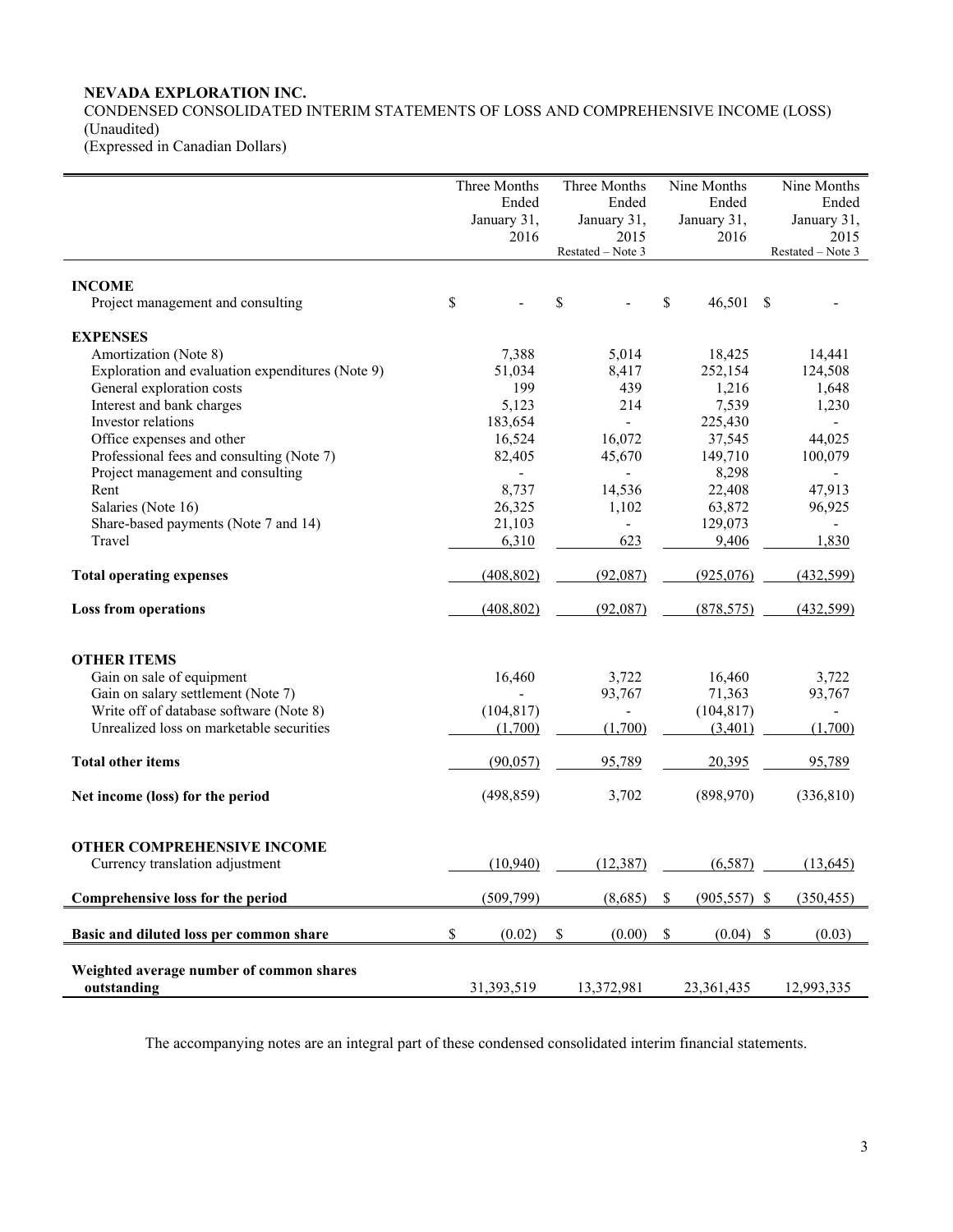# **NEVADA EXPLORATION INC.**  CONDENSED CONSOLIDATED INTERIM STATEMENTS OF CHANGES IN EQUITY (Unaudited) (Expressed in Canadian Dollars)

|                                                                                                                                                                                                                                                                                                                                                                                 | Capital Stock                                 |               |                                                                                            |    |                            |               | Reserves                                                                |                         |               |                                                                  |                       |                                                                                                     |
|---------------------------------------------------------------------------------------------------------------------------------------------------------------------------------------------------------------------------------------------------------------------------------------------------------------------------------------------------------------------------------|-----------------------------------------------|---------------|--------------------------------------------------------------------------------------------|----|----------------------------|---------------|-------------------------------------------------------------------------|-------------------------|---------------|------------------------------------------------------------------|-----------------------|-----------------------------------------------------------------------------------------------------|
|                                                                                                                                                                                                                                                                                                                                                                                 | Shares<br>(Note 14)                           |               | Amount<br>(Note 14)                                                                        |    | Options<br>(Note $14$ )    |               | Warrants<br>(Note 14)                                                   | Currency<br>Translation |               | Total<br>Reserves                                                | Deficit               | Total<br>Equity                                                                                     |
| Balance, May 1, 2014<br>Private placement<br>Share issuance costs - finders' fee<br>Relative fair value of unit warrants issued<br>Share issuance costs - finders' warrant<br>Shares issued for property<br>Shares issued for debt<br>Warrants expired                                                                                                                          | 12,806,590<br>283,010<br>80,000<br>205,000    | S             | 16,122,776<br>141,505<br>(2,000)<br>(46,892)<br>(793)<br>8,000<br>20,500<br>128,376        | \$ | 840,490                    | -S            | 128,376 \$<br>46,892<br>793<br>(128, 376)                               | (13,757)                | S             | 955,109<br>$\blacksquare$<br>46,892<br>793<br>(128, 376)         |                       | (39, 245)<br>141,505<br>(2,000)<br>8,000<br>20,500                                                  |
| Options expired<br>Currency translation adjustment<br>Net loss for the period                                                                                                                                                                                                                                                                                                   |                                               |               |                                                                                            |    | (269, 234)                 |               |                                                                         | (13, 645)               |               | (269, 234)<br>(13, 645)                                          | 269,234<br>(336, 810) | (13, 645)<br>(336, 810)                                                                             |
| Balance, January 31, 2015                                                                                                                                                                                                                                                                                                                                                       | 13,374,600                                    | \$            | 16,371,472                                                                                 | S  | 571,256                    | <sup>\$</sup> | 47,685 \$                                                               | (27, 402)               | -S            | 591,539                                                          |                       | (221, 695)                                                                                          |
| Balance, May 1, 2015                                                                                                                                                                                                                                                                                                                                                            | 13,374,600                                    | \$            | 16,368,731                                                                                 | S. | 500,342 \$                 |               | 47,685 \$                                                               | (23,071)                | <sup>\$</sup> | 524,956                                                          |                       | (303, 153)                                                                                          |
| Private placement<br>Relative fair value of unit warrants issued<br>Share issuance costs<br>Shares for debt – bridge financing<br>Relative fair value of unit warrants issued<br>Share issuance costs<br>Shares for debt - management settlement<br>Share-based payments<br>Warrants exercised<br>Currency translation adjustment<br>Options expired<br>Net loss for the period | 15,423,000<br>939,150<br>2,500,000<br>200,000 |               | 1,068,825<br>(384, 354)<br>(79, 572)<br>46,958<br>(18,932)<br>(4,896)<br>125,000<br>23,607 |    | 129,073<br>÷<br>(207, 267) |               | 384,354<br>$\overline{\phantom{a}}$<br>18,932<br>(3,607)<br>$\sim$<br>۰ | (6,587)<br>$\sim$       |               | 384,354<br>18,932<br>129,073<br>(3,607)<br>(6,587)<br>(207, 267) | 207,267<br>(898,970)  | 1,068,825<br>(79, 572)<br>46,958<br>(4,896)<br>125,000<br>129,073<br>20,000<br>(6,587)<br>(898,970) |
| Balance, January 31, 2016                                                                                                                                                                                                                                                                                                                                                       | 32,436,750                                    | <sup>\$</sup> | 17,145,367                                                                                 | \$ | 422,148 \$                 |               | 447,364 \$                                                              | (29, 658)               | -S            | 839,854                                                          |                       | 96,678                                                                                              |

On August 28, 2015, the Company's common shares were consolidated on the basis of one post-consolidated common share for every ten pre-consolidated common shares. The numbers of the shares, options and warrants presented in these condensed consolidated interim financial statements have all been adjusted to reflect the impact of this share consolidation.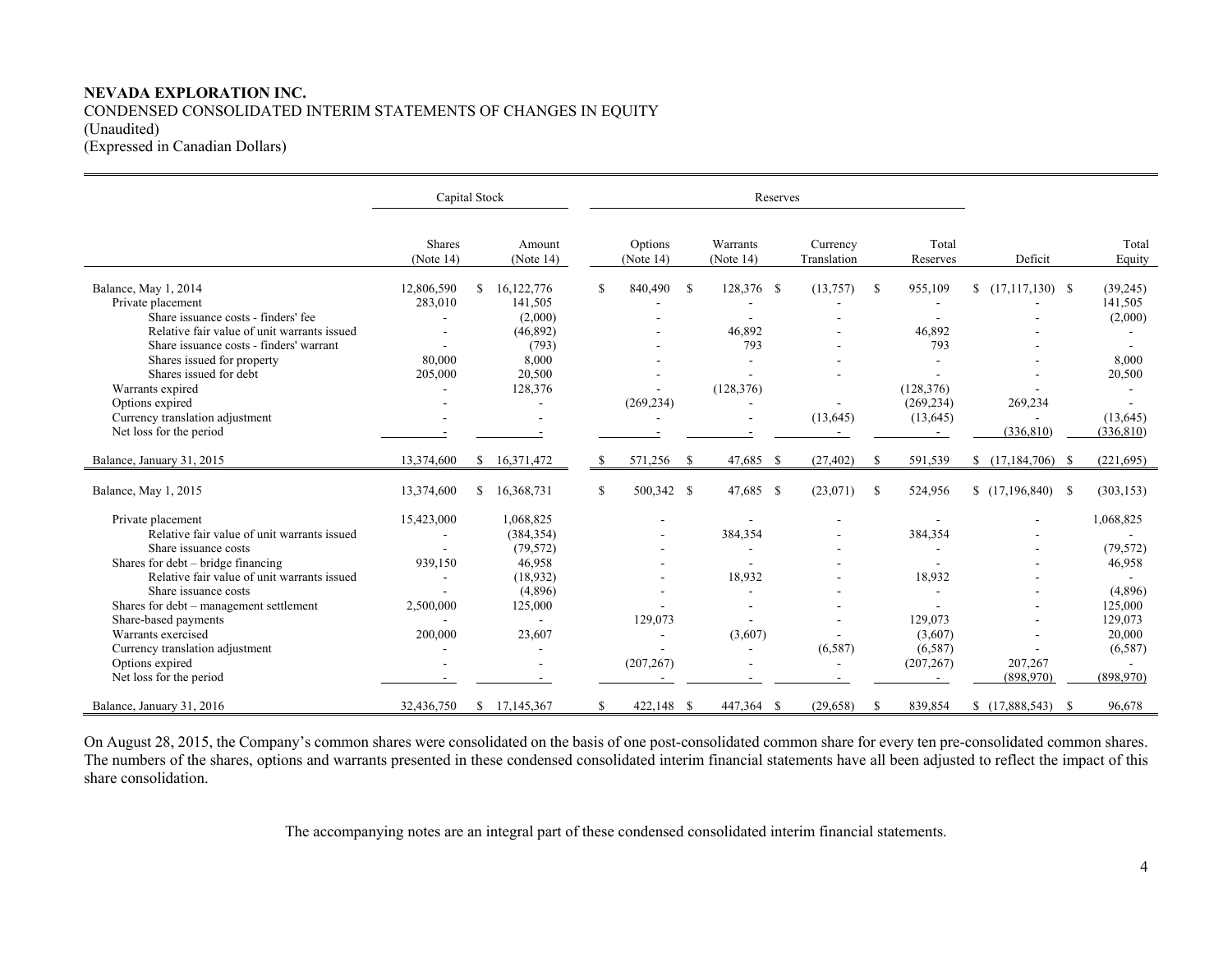# **NEVADA EXPLORATION INC.**  CONDENSED CONSOLIDATED INTERIM STATEMENTS OF CASH FLOWS (Unaudited) (Expressed in Canadian Dollars)

|                                             |      | Nine Months<br>Ended<br>January 31,<br>2016 | Nine Months<br>Ended<br>January 31,<br>2015<br>Restated - Note 3 |
|---------------------------------------------|------|---------------------------------------------|------------------------------------------------------------------|
|                                             |      |                                             |                                                                  |
| <b>CASH FLOWS FROM OPERATING ACTIVITIES</b> |      |                                             |                                                                  |
| Net loss for the period                     | \$   | (898, 970)                                  | \$<br>(336, 810)                                                 |
| Items not affecting cash:                   |      |                                             |                                                                  |
| Amortization                                |      | 18,425                                      | 14,441                                                           |
| Share-based payments                        |      | 129,073                                     |                                                                  |
| Unrealized loss on marketable securities    |      | 3,401                                       | 1,700                                                            |
| Write-off of database software              |      | 104,817                                     |                                                                  |
| Gain on sale of equipment                   |      | (12,000)                                    | (3, 722)                                                         |
| Gain on settlement of debts                 |      |                                             | (93,767)                                                         |
| Redemption (purchase) of bonds              |      | (17,255)                                    | 55,190                                                           |
| Changes in non-cash working capital items:  |      |                                             |                                                                  |
| Accounts receivable                         |      | (8,212)                                     | (1,036)                                                          |
| Prepaid expenses                            |      | (4,526)                                     | 6,233                                                            |
| Accounts payable and accrued liabilities    |      | (159,998)                                   | 197,721                                                          |
| Net cash used in operating activities       |      | (845,245)                                   | (160, 050)                                                       |
| <b>CASH FLOWS FROM INVESTING ACTIVITIES</b> |      |                                             |                                                                  |
| Proceeds from sale of equipment             |      |                                             | 3,722                                                            |
| Deposits                                    |      | 5,750                                       |                                                                  |
| Acquisition of equipment                    |      | (5,891)                                     |                                                                  |
| Net cash used in investing activities       |      | (141)                                       | 3,722                                                            |
| <b>CASH FLOWS FROM FINANCING ACTIVITIES</b> |      |                                             |                                                                  |
| Proceeds from private placement             |      | 1,068,825                                   | 149,505                                                          |
| Share issuance cost                         |      | (84, 468)                                   | (2,000)                                                          |
| Short-term loan received (Note 13)          |      | 16,958                                      |                                                                  |
| Warrants exercised                          |      | 20,000                                      |                                                                  |
| Repayment of finance lease obligations      |      | (8,630)                                     | (6,307)                                                          |
| Net cash provided by financing activities   |      | 1,012,685                                   | <u>141,198</u>                                                   |
| <b>Effect of foreign exchange</b>           |      | (66,680)                                    | (3,193)                                                          |
| Change in cash for the period               |      | 100,619                                     | (18, 323)                                                        |
| Cash, beginning of period                   |      | 29,674                                      | 22,603                                                           |
| Cash, end of period                         | $\$$ | 130,293                                     | \$<br>4,280                                                      |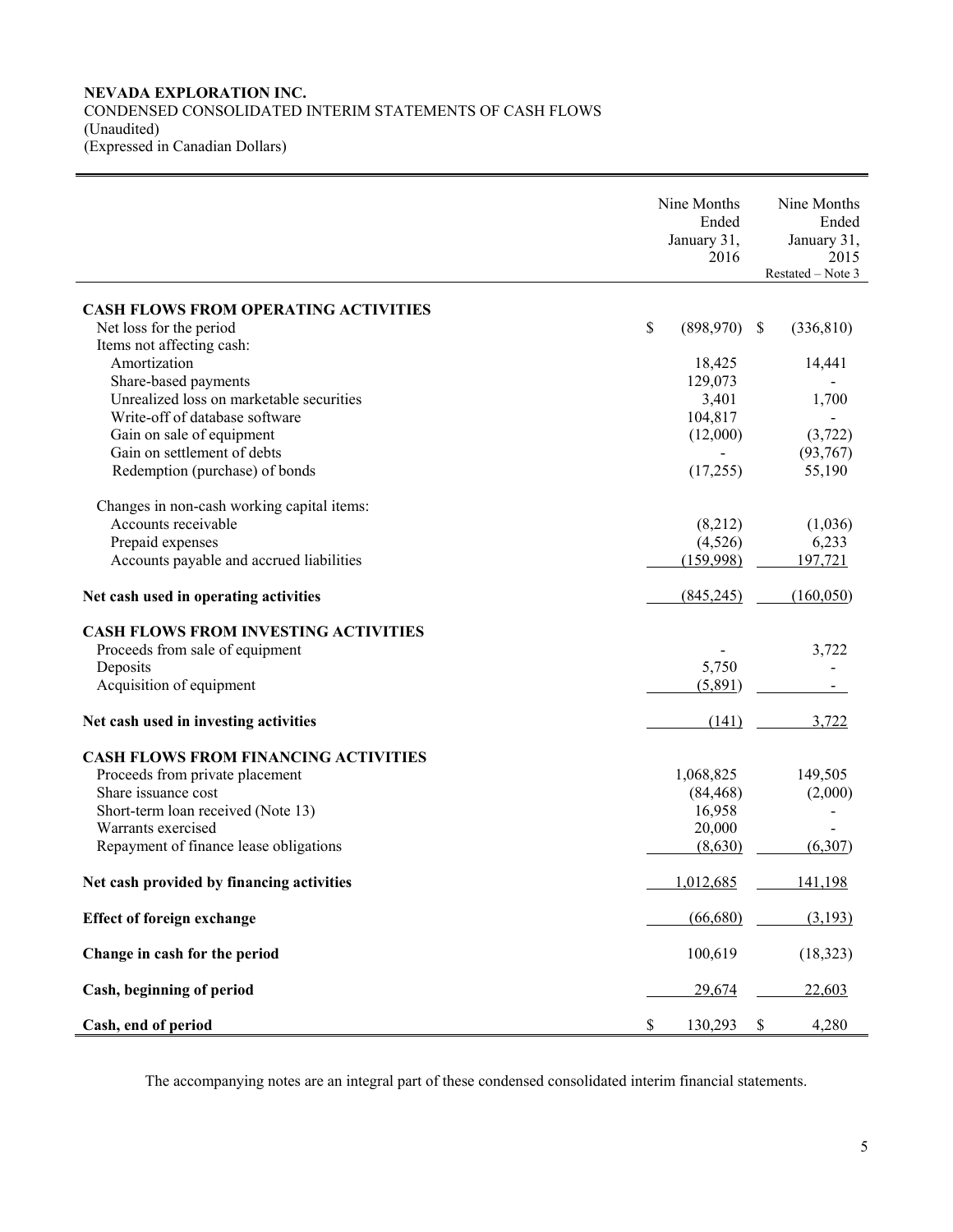# **1. NATURE OF OPERATIONS AND GOING CONCERN**

Nevada Exploration Inc. (the "Company" or "NGE") was incorporated on April 6, 2006 under the Canada Business Corporations Act and is in the business of acquiring and exploring mineral properties. On July 14, 2010, the Company amalgamated with its subsidiary 2107189 Ontario Inc.

The Company is listed on the TSX Venture Exchange ("TSX-V") under the trading symbol "NGE" and on the OTCQX marketplace under the trading symbol "NVDEF". The Company's head office is located at Suite 1500 - 885 West Georgia Street, Vancouver, BC V6C 3E8. The Company's registered and records office is located at 25th Floor, 700 W. Georgia St., Vancouver, BC V7Y 1B3.

 These condensed consolidated interim financial statements are authorized for issue on behalf of the Board of Directors on March 31, 2016.

### Going concern

These condensed consolidated interim financial statements have been prepared in accordance with International Financial Reporting Standards ("IFRS") on a going concern basis that presumes the realization of assets and discharge of liabilities in the normal course of business. There are material uncertainties related to adverse conditions and events that cast substantial doubt on the Company's ability to continue as a going concern.

During the period ended January 31, 2016, the Company incurred a comprehensive loss of \$905,557 (2015 – \$350,455) and as at that date, the Company had accumulated deficit of \$17,888,543 (April 30, 2015 – \$17,196,840), a working capital of \$37,566 (April 30, 2015 – working capital deficiency of \$441,835) and negative cash flows from operations of \$845,245 (2015 - \$160,050). These factors create material uncertainties that may cast substantial doubt upon the Company's ability to continue as a going concern.

As is common with junior mining companies, the Company continues to seek capital through various means including the issuance of equity and/or debt to finance its on-going and planned exploration activities and to cover administrative costs.

In order to continue as a going concern and to meet its corporate objectives, the Company will require additional financing through debt or equity issuances or other available means. Although the Company has been successful in the past in obtaining financing, there is no assurance that it will be able to obtain adequate financing in the future or that such financing will be on terms advantageous to the Company.

The Company's ability to continue as a going concern is dependent upon the discovery of economically recoverable resources, the ability of the Company to develop necessary financing to continue exploration and development, the ability of the Company to secure and maintain title and beneficial interest in the properties, entering into agreements with others to explore and develop the properties and upon future profitable production or proceeds from disposition of such properties.

These condensed consolidated interim financial statements do not include any adjustments to the amounts and classification of assets and liabilities that might be necessary should the Company be unable to continue operations. Such adjustments could be material.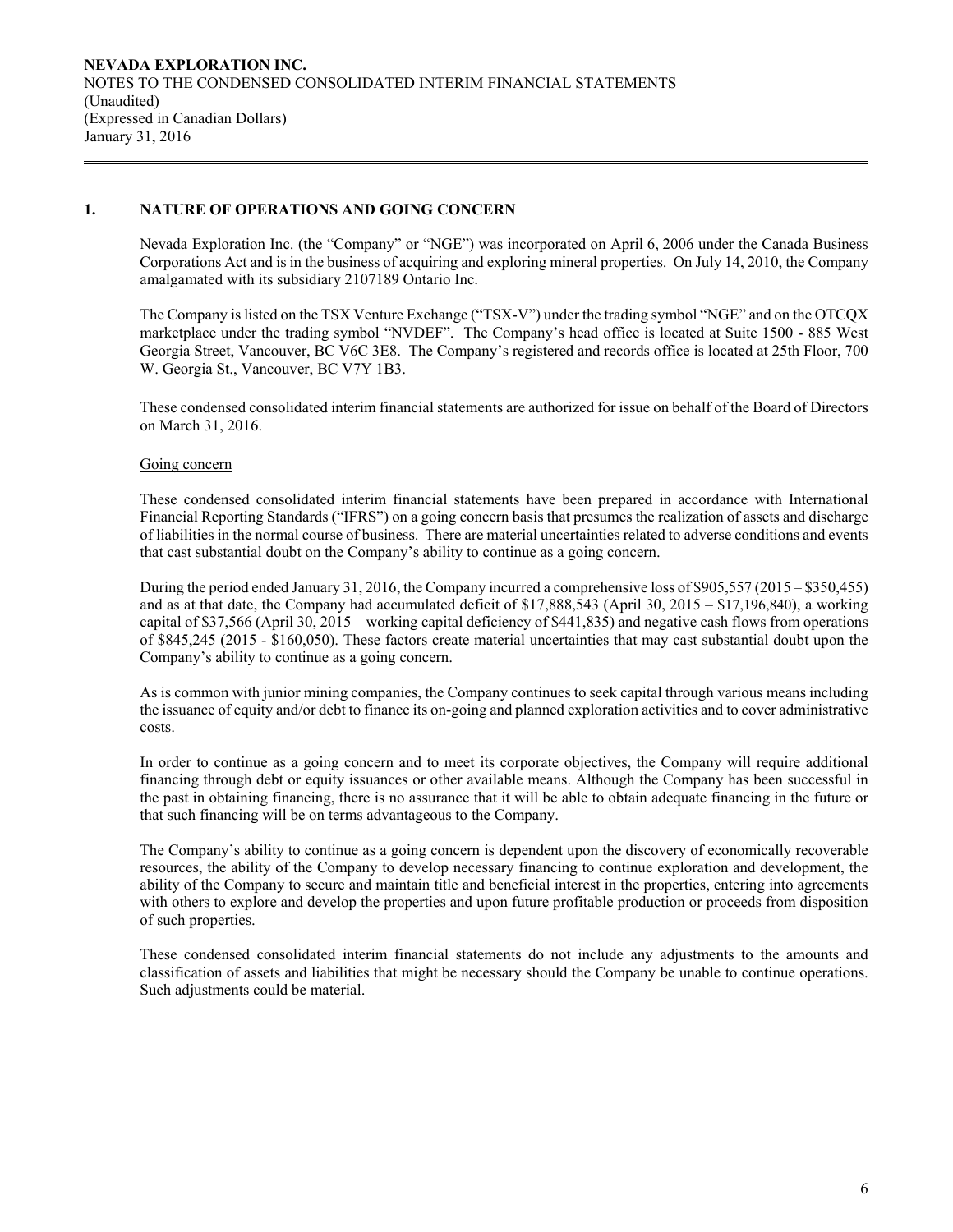## **2. SIGNIFICANT ACCOUNTING POLICIES**

#### **Basis of presentation**

On August 28, 2015, the Company's common shares were consolidated on the basis of one post-consolidated common share for every ten pre-consolidated common shares. The numbers of the shares, options and warrants presented in these consolidated financial statements have all been adjusted to reflect the impact of this share consolidation.

The significant accounting policies below have been applied consistently to all periods. These periods are based on IFRS effective as of January 31, 2016.

#### **Statement of compliance**

 These condensed consolidated interim financial statements have been prepared in accordance with IAS 34, *Interim Financial Reporting* ("IAS 34"), as issued by the International Accounting Standards Board ("IASB") and interpretations issued by the IFRS Interpretations Committee (IFRICs). Accordingly, they do not include all of the information required for full annual financial statements by International Financial Reporting Standards ("IFRS") for complete financial statements for year-end reporting purposes. These condensed consolidated interim financial statements should be read in conjunction with the Company's financial statements for the year ended April 30, 2015, which have been prepared in accordance with IFRS as issued by the IASB.

# **Change in accounting policy**

 During the period ended January 31, 2016, the Company retrospectively changed its accounting policy for exploration and evaluation assets. See Note 3.

### **Basis of consolidation**

 These condensed consolidated interim financial statements include the accounts of the Company and its wholly-owned subsidiary Pediment Gold LLC. The financial statements of the Company's subsidiary have been consolidated from the date that control commenced. All inter-company balances and transactions, and income and expenses have been eliminated upon consolidation.

The financial statements include the financial statements of Nevada Exploration Inc. and its subsidiary listed in the following table:

| Name of Subsidiary | Country of<br>Incorporation | Functional<br>Currency | Ownership<br>Interest | Principal Activity  |
|--------------------|-----------------------------|------------------------|-----------------------|---------------------|
| Pediment Gold LLC  | USA                         | US dollar              | 100%                  | Exploration company |

#### **Use of judgments and estimates**

The preparation of these condensed consolidated interim financial statements requires management to make certain estimates, judgments and assumptions that affect the reported amounts of assets and liabilities at the date of the financial statements and the reported revenues and expenses during the year.

 Significant assumptions about the future and other sources of estimated uncertainty that management has made at the end of the reporting period, that could result in a material adjustment to the carrying amounts of assets and liabilities in the event that the actual results differ from assumptions made, relate to, but are not limited to, the following:

- i) the estimated useful lives of equipment and the related amortization;
- ii) impairment of equipment; and
- iii) valuation of share-based payments and warrants.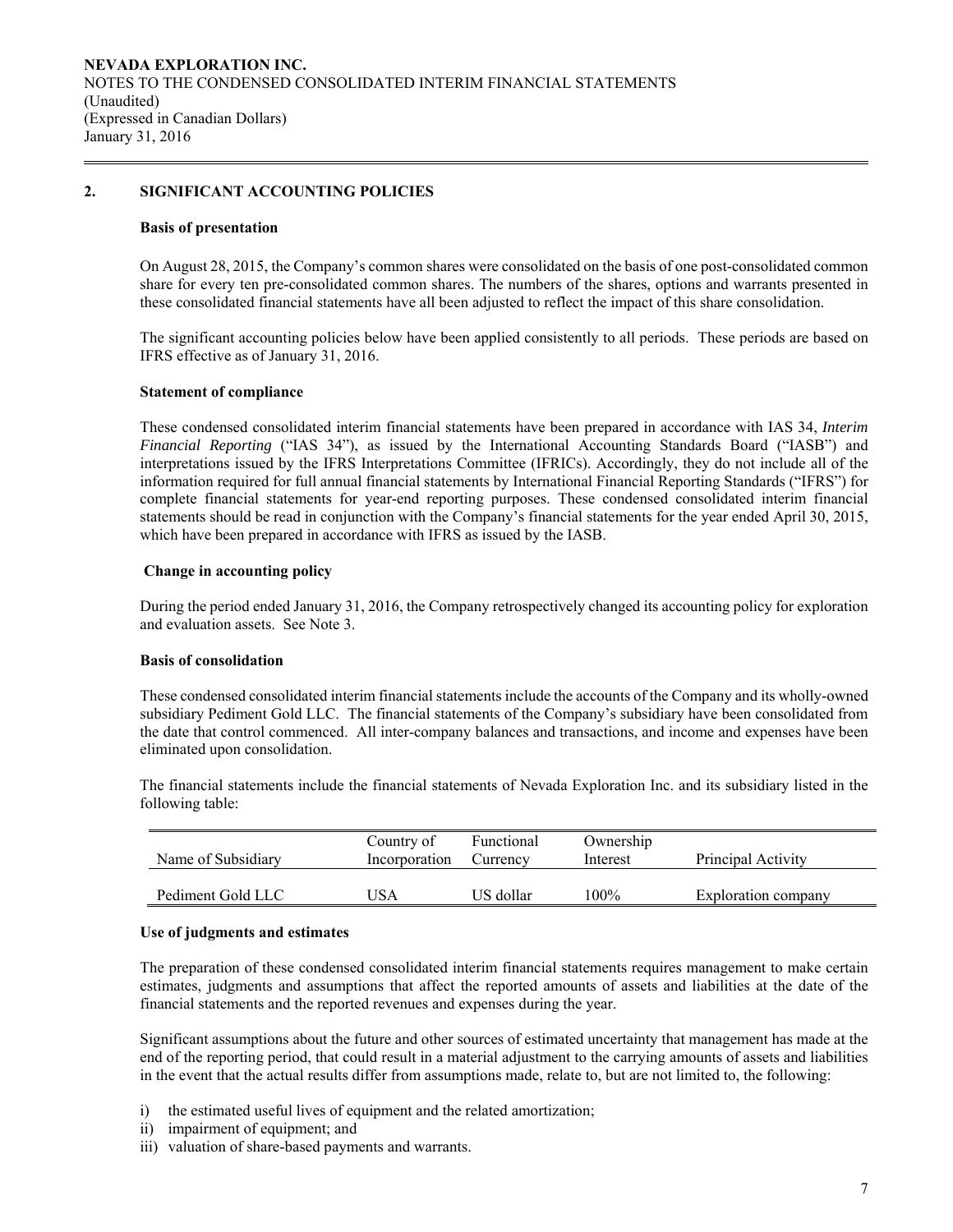# **2. SIGNIFICANT ACCOUNTING POLICIES** (cont'd...)

#### **Functional and presentation currency**

These condensed consolidated interim financial statements are presented in Canadian dollars, which is the Company's functional currency. The functional currency of the Company's wholly-owned subsidiary Pediment Gold LLC is the US dollar.

# **Share issuance costs**

 Professional fees, consulting fees and other costs that are directly attributable to financing transactions are charged to capital stock when the related shares are issued. If the financing is not completed share issue costs are charged to profit or loss.

### **Equipment**

Equipment is recorded at historical cost less accumulated amortization and impairment charges. Equipment is amortized on a straight-line basis over their estimated useful lives as follows:

| Exploration equipment | 5 to 7 years |
|-----------------------|--------------|
| <b>Vehicles</b>       | 5 years      |
| Computer equipment    | 3 years      |

The cost of replacing a piece of equipment is recognized in the carrying amount of the equipment if it is probable that the future economic benefits embodied within the part will flow to the Company and its cost can be measured reliably. The carrying amount of the replaced part is derecognized. The costs of the day-to-day servicing of the equipment are recognized in profit or loss as incurred.

### **Resource properties – exploration and evaluation expenditures**

 The Company expenses exploration and evaluation expenditures as incurred. Exploration and evaluation expenditures include acquisition cost of mineral properties, properly option payments and evaluation activities. Once a project has been established as commercially viable and technically feasible, related development expenditures are capitalized. This includes costs incurred in preparing the site for mining operations. Capitalization ceases when the mine is capable of commercial production, with the exception of development costs that give rise to a future benefit.

### **Impairment**

At the end of each reporting date, the carrying amounts of the Company's long-lived assets are reviewed to determine whether there is any indication that those assets may be impaired. If such indication exists, the recoverable amount of the asset is estimated in order to determine the extent of the impairment, if any.

Impairment is determined for an individual asset unless the asset does not generate cash inflows that are independent of those generated from other assets or group of assets, in which case, the individual assets are grouped together into cash generating units ("CGU's") for impairment purposes. The recoverable amount is the higher of fair value less costs of disposal and value in use. Fair value is the price that would be received to sell an asset or paid to transfer a liability in an ordinary transaction between market participants at the measurement date. In assessing value in use, the estimated future cash flows are discounted to their present value using a pre-tax discount rate that reflects current market assessments of the time value of money and the risks specific to the asset. If the recoverable amount of an asset is estimated to be less than its carrying amount, the carrying amount of the asset is reduced to its recoverable amount and the impairment loss is recognized in profit and loss for the period.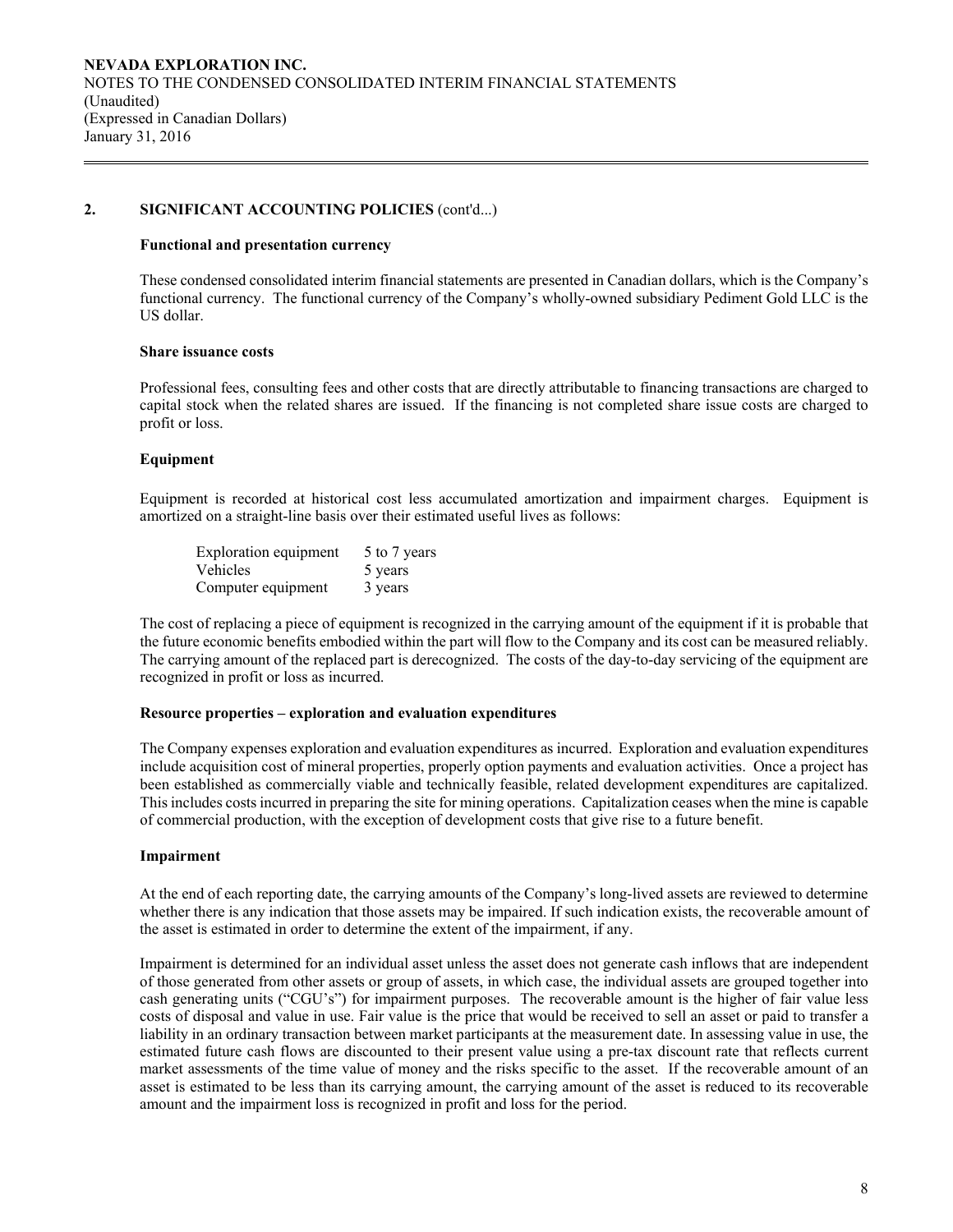# **2. SIGNIFICANT ACCOUNTING POLICIES** (cont'd...)

#### **Impairment** (cont'd…)

Where an impairment loss subsequently reverses, the carrying amount of the asset (or cash-generating unit) is increased to the revised estimate of its recoverable amount, but to an amount that does not exceed the carrying amount that would have been determined had no impairment loss been recognized for the asset (or cash-generating unit) in prior years. A reversal of an impairment loss is recognized immediately in profit or loss.

### **Income taxes**

Income tax expense comprises current and deferred tax. Income tax is recognized in profit or loss except to the extent that it relates to items recognized directly in equity. Current tax expense is the expected tax payable on taxable income for the year, using tax rates enacted or substantively enacted at period end, adjusted for amendments to tax payable with regards to previous years.

Deferred taxes are recorded using the liability method, providing for temporary differences, between the carrying amounts of assets and liabilities for financial reporting purposes and the amounts used for taxation purposes. Temporary differences are not provided for relating to goodwill not deductible for tax purposes, the initial recognition of assets or liabilities that do not affect either accounting or taxable loss, or differences relating to investments in subsidiaries to the extent that they will probably not reverse in the foreseeable future. The amount of deferred tax provided is based on the expected manner of realization or settlement of the carrying amount of assets and liabilities, using tax rates enacted or substantively enacted at the statement of financial position date.

A deferred tax asset is recognized only to the extent that it is probable that future taxable profits will be available against which the asset can be utilized. To the extent that the Company does not consider it probable that a deferred tax asset will be recovered, it does not recognize that excess.

### **Provision for environmental rehabilitation**

The Company recognizes the fair value of a liability for the provision for environmental rehabilitation in the year in which it is incurred when a reliable estimate of fair value can be made. The carrying amount of the related long-lived asset is increased by the same amount as the liability.

Changes in the liability for an asset retirement obligation due to the passage of time will be measured by applying an interest method of allocation. The amount will be recognized as an increase in the liability and an accretion expense in the consolidated statement of comprehensive loss. Changes resulting from revisions to the timing or the amount of the original estimate of undiscounted cash flows are recognized as an increase or a decrease to the carrying amount of the liability and the related long-lived asset. As at January 31, 2016 and April 30, 2015, the Company has not recorded any provision for environmental rehabilitation.

### **Warrants**

Proceeds from unit placements are allocated between shares and warrants issued according to their relative fair value. The relative fair value of the share component is credited to capital stock and the relative fair value of the warrant component is credited to warrants reserve. Upon exercise of warrants, consideration paid by the warrant holder together with the amount previously recognized in warrants reserve is recorded as an increase to capital stock. Upon expiration of warrants, the amount applicable to warrants expired is recorded as an increase to capital stock.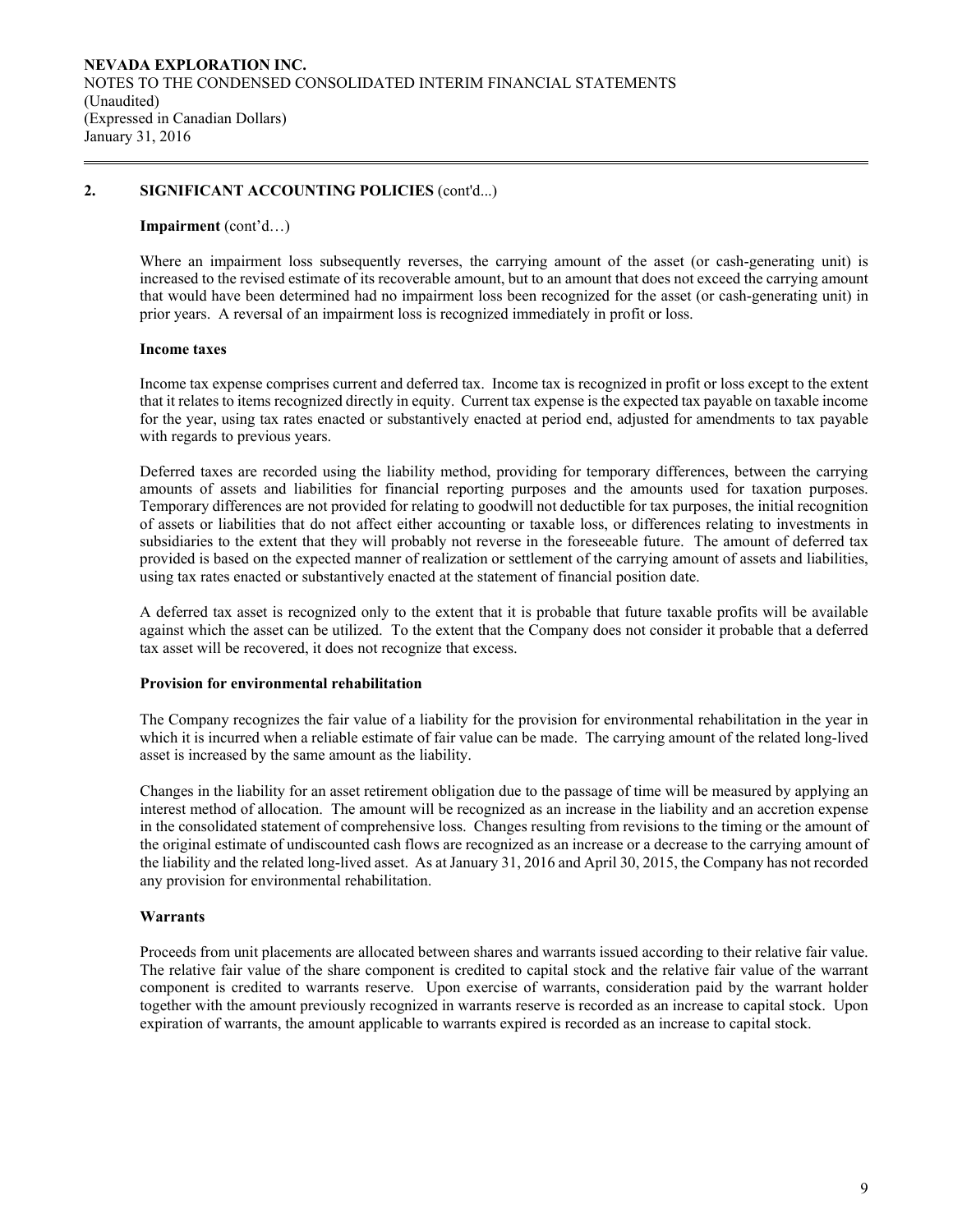# **2. SIGNIFICANT ACCOUNTING POLICIES** (cont'd...)

### **Basic and diluted loss per common share**

Basic loss per share is calculated by dividing the loss for the year by the weighted average number of common shares outstanding during the year.

 Diluted loss per share is determined by adjusting the loss attributable to common shareholders by the weighted average number of common shares outstanding for the dilutive effect of options, warrants and similar instruments. Under this method the dilutive effect on loss per share is recognized on the use of the proceeds that could be obtained upon exercise of options, warrants and similar instruments. It assumes that the proceeds would be used to purchase common shares at the average market price during the year. As at January 31, 2016 and April 30, 2015, warrants and options outstanding are anti-dilutive.

### **Share-based payments**

The Company grants stock options to acquire common shares of the Company to directors, officers, employees and consultants. An individual is classified as an employee when the individual is an employee for legal or tax purposes, or provides services similar to those performed by an employee.

The fair value of employee stock options are measured on the date of grant, using the Black-Scholes option pricing model, and is recognized over the vesting period. In situations where equity instruments are issued to non-employees and some or all of the goods or services received by the entity as consideration cannot be reliably measured, they are measured at the fair value of the share-based payment consideration. Consideration paid for the shares on the exercise of stock options together with the fair value of the stock options previously recognized is credited to capital stock. When vested options are not exercised by the expiry date, the amount previously recognized in share-based payment is transferred to deficit. The Company estimates a forfeiture rate and adjusts the corresponding expense each period based on an updated forfeiture estimate.

### **Receivables**

Receivables are recorded at face value less any provisions for uncollectible amounts considered necessary.

#### **Revenue recognition**

Project management and consulting revenue is recognized at the time the service is provided and collection is reasonably assured.

#### **Foreign currencies**

 Foreign currency transactions are initially recorded in the functional currency at the transaction date exchange rate. At closing date, monetary assets and liabilities denominated in a foreign currency are translated into the functional currency at the closing date exchange rate, and non-monetary assets and liabilities, at the historical rates. Exchange differences arising on the settlement of monetary items or on translating monetary items at different rates from those at which they are translated on initial recognition during the period or in previous consolidated financial statements are recognized in profit or loss.

For the purpose of presenting consolidated financial statements, the assets and liabilities of Pediment Gold LLC are expressed in Canadian dollars using the exchange rates prevailing at the end of the reporting period. Income and expense items are translated at the average exchange rates for the period, unless exchange rates fluctuated significantly during the period, in which case exchange rates at the dates of the transactions are used. Exchange differences are recognized in other comprehensive income and reported as currency translation reserve in equity.

### **2. SIGNIFICANT ACCOUNTING POLICIES** (cont'd…)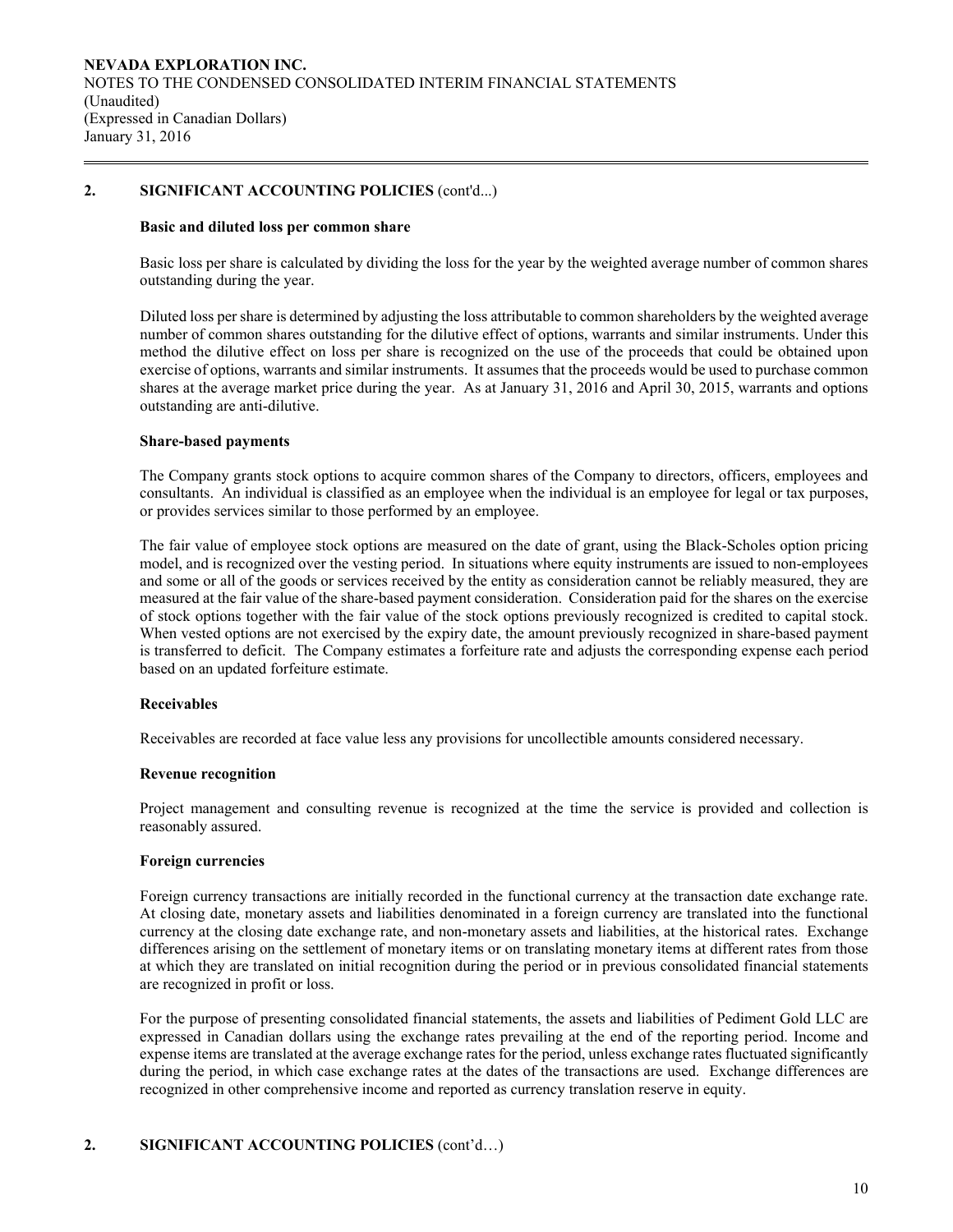### **Foreign currencies** (cont'd…)

 Foreign exchange gains and losses arising from a monetary item receivable or payable to a foreign operation, the settlement of which is neither planned nor likely to occur in the foreseeable future and which in substance is considered to form a part of the net investment in the foreign operation, are recognized in foreign currency translation in the currency translation reserve.

#### **Financial instruments**

#### Financial assets

Financial assets are classified as into one of the following categories based on the purpose for which the asset was acquired. The Company's accounting policy for each category is as follows:

*Fair value through profit or loss ("FVTPL")* – This category comprises derivatives, or assets acquired or incurred principally for the purpose of selling or repurchasing in the near term. They are carried in the statement of financial position at fair value with changes in fair value recognized in profit or loss.

*Loans and receivables ("LAR") -* Loans and receivables are financial assets with fixed or determinable payments that are not quoted in an active market. Such assets are initially recognized at fair value plus any directly attributable transaction costs. Subsequent to initial recognition, loans and receivables are measured at amortized cost using the effective interest method, less any impairment losses.

*Held-to-maturity ("HTM") -* These assets are non-derivative financial assets with fixed or determinable payments and fixed maturities that the Company's management has the positive intention and ability to hold to maturity. These assets are measured at amortized cost using the effective interest method. If there is objective evidence that the asset is impaired, determined by reference to external credit ratings and other relevant indicators, the financial asset is measured at the present value of estimated future cash flows. Any changes to the carrying amount of HTM financial assets, including impairment losses, are recognized in profit or loss.

*Available-for-sale ("AFS") -* Non-derivative financial assets not included in the above categories are classified as available-for-sale. They are carried at fair value with changes in fair value recognized directly in equity. Investments in equity instruments classified as available-for-sale that do not have a quoted market price in an active market and whose fair value cannot be reliably measured are measured at cost. Where a decline in the fair value of an availablefor-sale financial asset constitutes objective evidence of impairment and at disposal, the amount of the cumulative loss is removed from equity and recognized in profit or loss.

### Financial liabilities

 Financial liabilities are classified into one of two categories, based on the purpose for which the liability was acquired. The Company's accounting policy for each category is as follows:

*Fair value through profit or loss ("FVTPL")* – This category comprises derivatives, or liabilities acquired or incurred principally for the purpose of selling or repurchasing in the near term. They are carried in the consolidated statement of financial position at fair value with changes in fair value recognized in profit or loss.

# **2. SIGNIFICANT ACCOUNTING POLICIES** (cont'd…)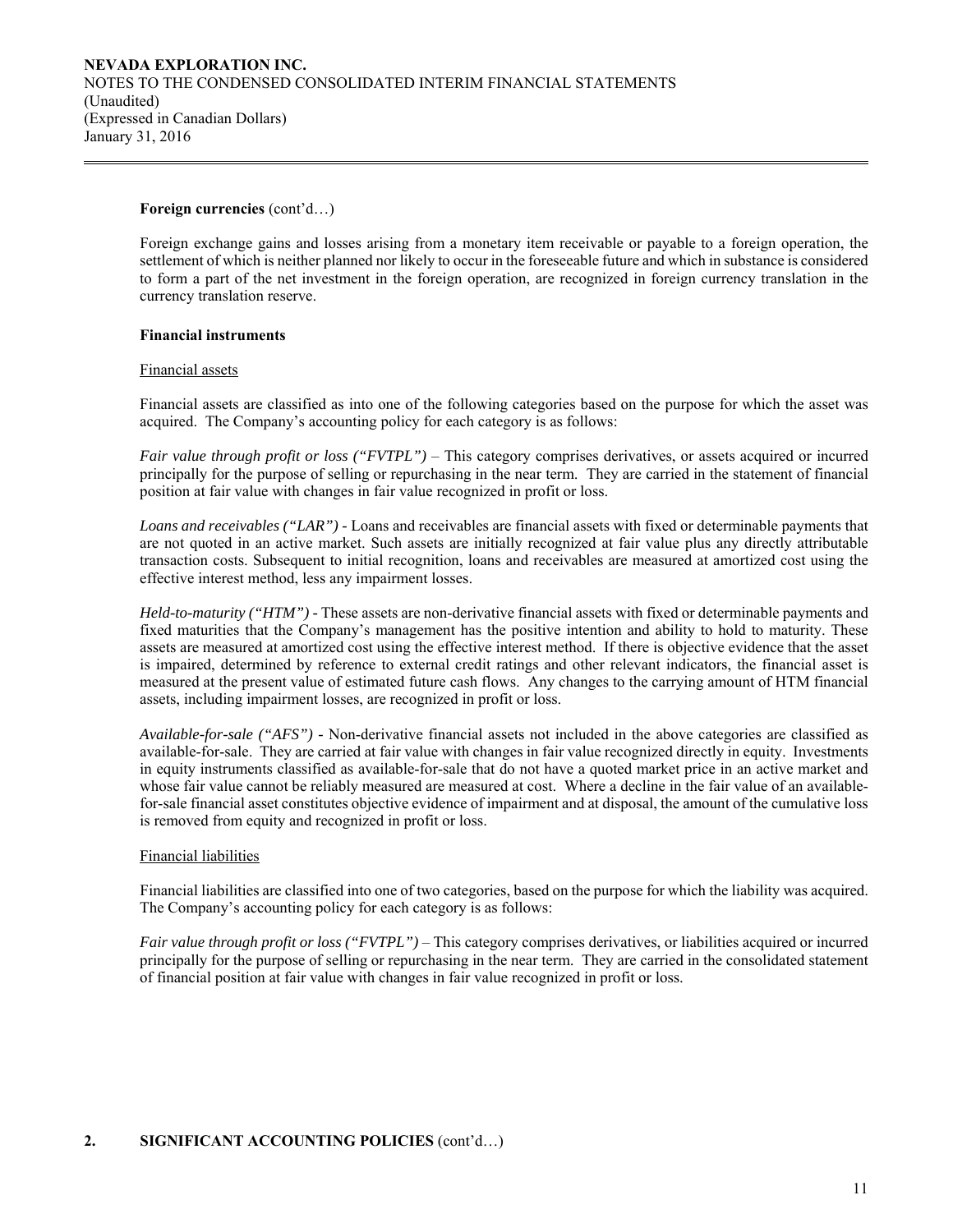### **Financial instruments** (cont'd…)

*Other financial liabilities ("OFL") -* This category includes amounts due to related parties, accounts payable and accrued liabilities and finance lease obligations, all of which are recognized at amortized cost.

| Financial Instrument                           | Classification |
|------------------------------------------------|----------------|
|                                                |                |
| Cash                                           | LAR            |
| Accounts receivable (excluding GST receivable) | LAR            |
| Short term investments                         | <b>FVTPL</b>   |
| Deposits and bonds                             | LAR            |
| Accounts payable and accrued liabilities       | OFL            |
| Finance lease obligations                      | OFL            |
| Short-term demand loan                         | OFL.           |

Carrying values of financial assets and financial liabilities approximate fair value.

### Impairment

All financial assets except for those at FVTPL, are subject to review for impairment at least at each reporting date. Financial assets are impaired when there is any objective evidence that the estimated cash flows of a financial asset or group of financial assets are negatively impacted. Evidence of impairment could include:

- significant financial difficulty of the issuer or counterparty; or
- default or delinquency in interest or principal payments by the borrower; or
- it becomes probable that the borrower will enter into bankruptcy or financial reorganization.

The carrying amount of the financial asset is directly reduced by any impairment loss.

### **Provisions**

A provision is recognized if, as a result of a past event, the Company has a present legal or constructive obligation that can be estimated reliably, and it is probable that an outflow of economic benefits will be required to settle the obligation. Provisions are determined by discounting the future cash flows at a pre-tax rate that reflects current market assessments of the time value of money and the risks specific to the liability. Provisions are not recognized for future operating losses.

### **Leases**

Leases that transfer substantially all of the benefits and risks of ownership of the assets to the Company are accounted for as finance lease obligations. At the time the finance lease obligation is entered into, an asset is recorded together with the related obligation. Assets under finance lease obligations are depreciated over their estimated useful lives.

### **New Accounting Standards and Amendments to Existing Standards**

There were no new and amended standards that became effective for the Company's April 30, 2016 reporting period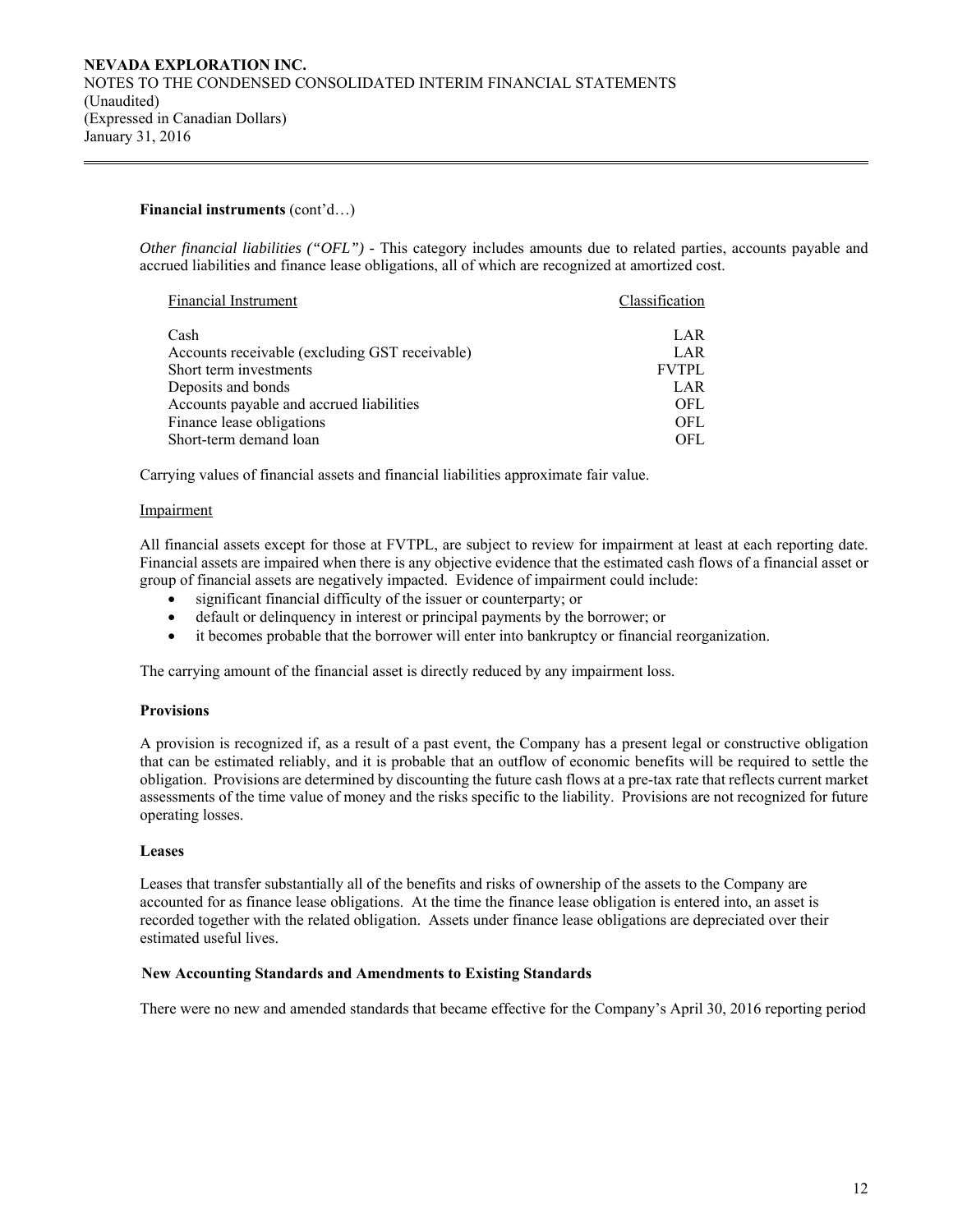# **2. SIGNIFICANT ACCOUNTING POLICIES** (cont'd…)

## **New Accounting Standards and Amendments to Existing Standards** (cont'd…)

New or revised standards and amendments to existing standards not yet effective

 The Company has not applied the following new or revised standards and amendments that have been issued but are not yet effective for the Company's April 30, 2016 reporting period:

- Amendment to IAS 1, *Presentation of Financial Statements*, clarifies principles for the presentation and materiality consideration for the financial statements and notes to improve comparability. The amendment to IAS 1 is effective for annual periods beginning on or after January 1, 2016.
- New standard IFRS 9, *Financial Instruments*, classification and measurement is the first part of a new standard on classification and measurement of financial assets that will replace IAS 39, "Financial Instruments: Recognition and Measurement." IFRS 9 has two measurement categories: amortized cost and fair value. All equity instruments are measured at fair value. A debt instrument is at amortized cost only if the entity is holding it to collect contractual cash flows and the cash flows represent principal and interest. Otherwise it is at fair value through profit and loss. This standard is effective for years beginning on or after January 1, 2018. The new standard is expected to have minimal impact on the Company's financial statements.
- New standard IFRS 16, *Leases*, specifies how an IFRS reporter will recognize, measure, present and disclose leases. The standard provides a single lessee accounting model, requiring lessees to recognize assets and liabilities for all leases unless the lease term is 12 months or less or the underlying asset has a low value. Lessors continue to classify leases as operating or finance, with IFRS 16's approach to lessor accounting substantially unchanged from its predecessor, IAS 17. This standard is effective for reporting periods beginning on or after January 1, 2019.

The Company plans to adopt these standards as soon as they become effective for the Company's reporting period.

# **3. CHANGE IN ACCOUNTING POLICY**

During the period ended January 31, 2016, the Company retroactively changed its accounting policy for exploration and evaluation expenditures. Previously, the Company capitalized acquisition costs and deferred exploration and evaluation expenditures of mineral properties to the specific mineral properties, net of recoveries received.

Under the new policy, exploration and evaluation expenditures incurred prior to the establishment of technical feasibility and commercial viability of extracting mineral resources and prior to a decision to proceed with mine development are charged to operations as incurred. As required by IAS8 – Accounting Policies, Changes in Accounting Estimates and Errors, the Company included the restated condensed interim statement of financial position as of May 1, 2014.

Management considers this accounting policy to provide more reliable and relevant information and more clearly represents the Company's activities.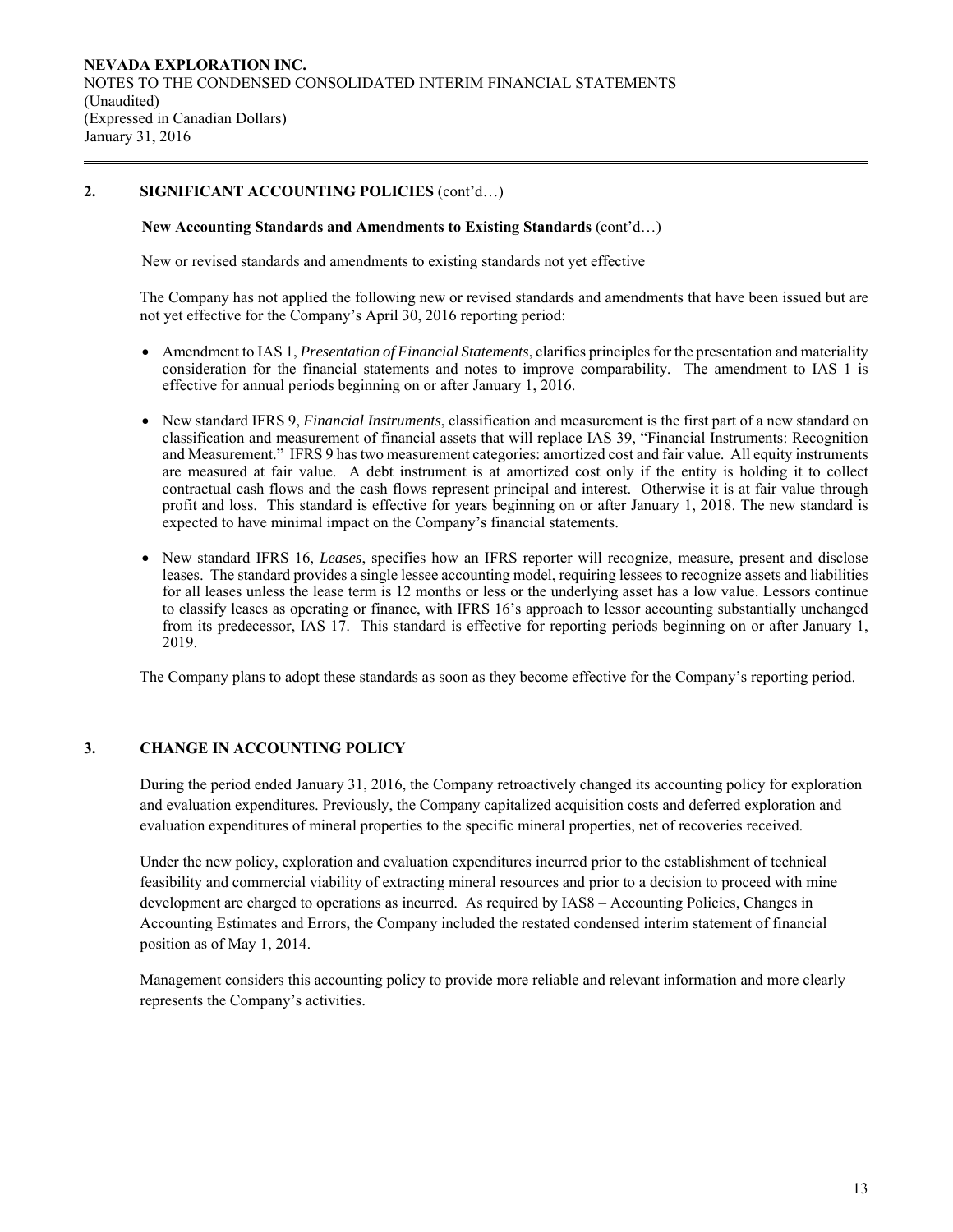# **3. CHANGE IN ACCOUNTING POLICY** (cont'd…)

The consolidated financial statement impact as at May 1, 2014 is as follows:

|                                                                                                                                                      | As previously<br>reported |                                                                               | Adjustment | <b>Restated</b>                                                                       |                                                             |
|------------------------------------------------------------------------------------------------------------------------------------------------------|---------------------------|-------------------------------------------------------------------------------|------------|---------------------------------------------------------------------------------------|-------------------------------------------------------------|
| Exploration and evaluation assets<br>Total assets<br>Reserves<br>Deficit<br>Total shareholder's equity<br>Total liabilities and shareholder's equity | S                         | 4,359,925<br>4,637,976<br>(1,286,854)<br>13,088,950<br>4,320,680<br>4,637,976 | <b>S</b>   | $(4,359,925)$ \$<br>(4,359,925)<br>331,745<br>4,028,180<br>(4,359,925)<br>(4,359,925) | 278,051<br>(955, 109)<br>17,117,130<br>(39, 245)<br>278,051 |

The consolidated financial statement impact as at April 30, 2015 is as follows:

|                                                                                                                                                      | As previously<br>reported                                                           |          | Adjustment                                                                            | <b>Restated</b>                                              |
|------------------------------------------------------------------------------------------------------------------------------------------------------|-------------------------------------------------------------------------------------|----------|---------------------------------------------------------------------------------------|--------------------------------------------------------------|
| Exploration and evaluation assets<br>Total assets<br>Reserves<br>Deficit<br>Total shareholder's equity<br>Total liabilities and shareholder's equity | \$<br>3,442,023<br>3,656,933<br>(1,163,289)<br>14,393,150<br>3,138,870<br>3,656,933 | <b>S</b> | $(3,442,023)$ \$<br>(3,442,023)<br>638,333<br>2,803,690<br>(3,442,023)<br>(3,442,023) | 214,910<br>(524, 956)<br>17,196,840<br>(303, 153)<br>214,910 |

Exploration and evaluation costs that were capitalized and previously disclosed during the nine months ended January 31, 2015 have now been expensed in the statement of loss and comprehensive loss in accordance with the change in accounting policy. Impairment charges on the exploration and evaluation assets during the nine months ended January 31, 2015 were re-classed to deficit as they would have been expensed in the prior year in accordance with the change in accounting policy. Exploration and evaluation costs that were recorded as an investing activity in the statement of cash flows for the nine months ended January 31, 2015 are now recorded as cash flows used in operating activities.

# **4. ACCOUNTS RECEIVABLE**

The accounts receivable are as follows:

|                | January 31,<br>2016 |    | April 30,<br>2015 |
|----------------|---------------------|----|-------------------|
| GST receivable | 12,861              |    | 4,649             |
| Total          | 12,861<br>S.        | -S | 4,649             |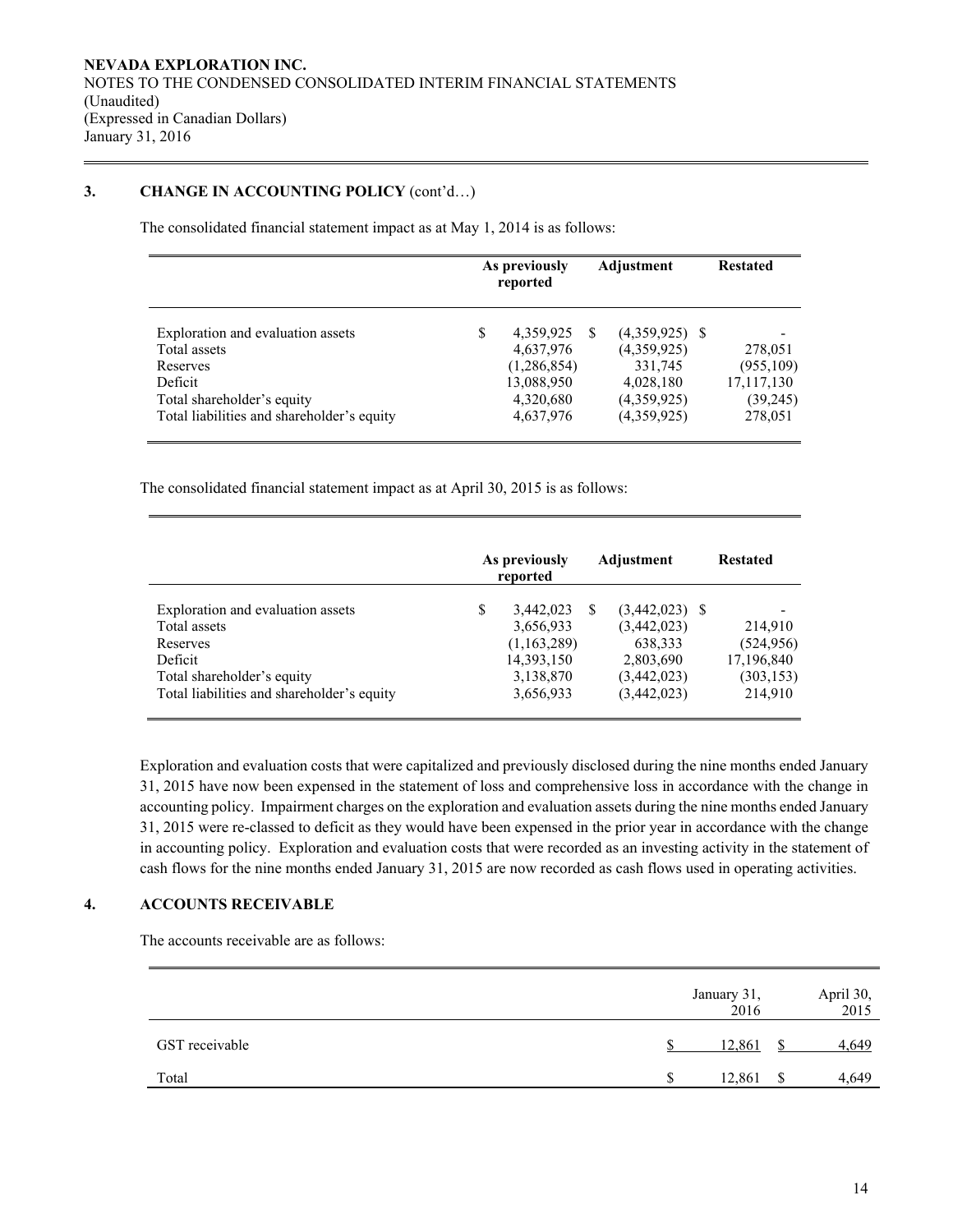## **5. PREPAID EXPENSES**

The prepaid expenses for the Company are as follows:

|                                                  | January 31,<br>2016 | April 30,<br>2015 |
|--------------------------------------------------|---------------------|-------------------|
| Security deposit for rental of premises<br>Other | $8,514$ \$<br>3,960 | 7,948             |
|                                                  | 12.474              | '.948             |

### **6. SHORT TERM INVESTMENTS**

|                                      |               |        | January 31,<br>2016   | April 30,<br>2015     |
|--------------------------------------|---------------|--------|-----------------------|-----------------------|
|                                      | <b>Number</b> | Cost   | <b>Carrying Value</b> | <b>Carrying Value</b> |
| Spruce Ridge Resources Ltd. - Shares | 170,068       | 25,000 | 1,701                 | 5,102                 |

During the nine-month period ended January 31, 2016, the Company revalued the shares based on the market price at January 31, 2016 resulting in an unrealized loss of \$3,401 (2015 – loss of \$1,700).

# **7. RELATED PARTY TRANSACTIONS**

During the period ended January 31, 2016, the Company:

- i) paid or accrued \$34,920 in professional fees to a firm in which the Chief Financial Officer of the Company is a partner;
- ii) granted 1,625,000 stock options to directors and officers of the Company, resulting in share-based payment expense of \$120,263;
- iii) issued 2,500,000 common shares at a market price of \$0.05 and paid \$49,976 in cash to settle a total of \$246,339 in accrued salaries with Company management resulting in a gain of \$71,363.
- iv) recognized a gain of \$16,460 resulting from an equipment transfer with a net book value of \$nil to a director of the Company as settlement of \$16,460 of accrued salaries.

During the period ended January 31, 2015, the Company:

- i) paid or accrued \$30,500 in professional fees to a firm in which the Chief Financial Officer of the Company is a partner; and
- ii) issued 25,000 common shares at a market price of \$0.10 per share to settle \$12,500 of indebtedness to a firm of which the Chief Financial Officer is a partner resulting in a gain on settlement of debt of \$10,000.
- iii) issued 180,000 common shares at a market price of \$0.10 to settle a total of \$101,767 in accrued salaries with Company management resulting in a gain on settlement of debt of \$83,767.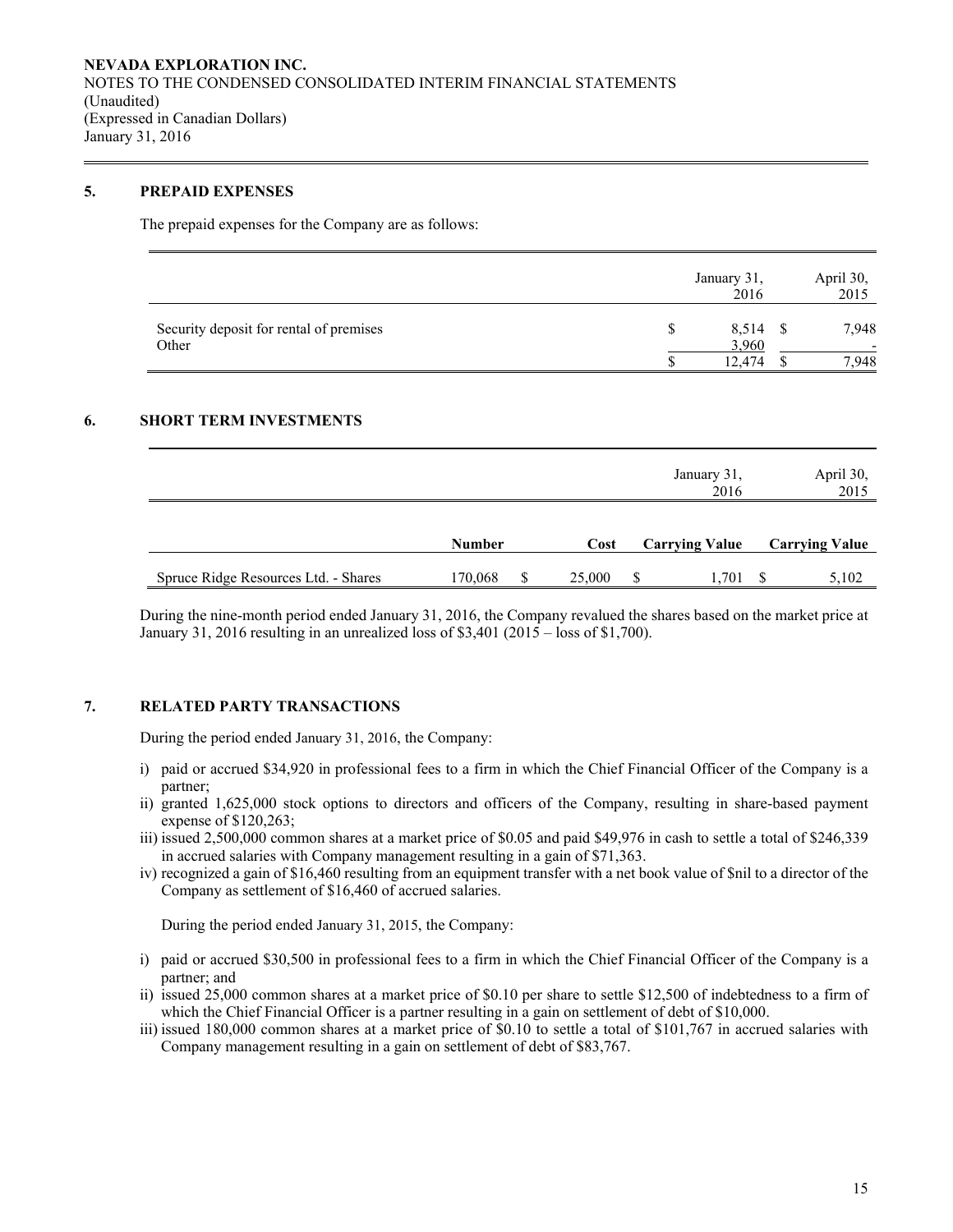# **7. RELATED PARTY TRANSACTIONS** (cont'd…)

The amounts included in accounts payable and accrued liabilities which are due to related parties are as follows:

|                                                                                                                                                   | January 31,<br>2016 | April 30,<br>2015          |
|---------------------------------------------------------------------------------------------------------------------------------------------------|---------------------|----------------------------|
| Due to a firm of which the Chief Financial Officer is a partner<br>Due to management of the Company (Note 16)<br>Due to a director of the Company | 20,000              | 65,848<br>13,635<br>11,660 |
|                                                                                                                                                   | 20,000              | 91,143                     |

During the period ended January 31, 2016, the Company recognized a gain of \$71,363 (2015 - \$93,767) due to the settlement of accrued salaries with Company management.

# **8. EQUIPMENT**

|                                                                                                                                                                                                     |             | <b>Vehicles</b>                                                   |                    | <b>Exploration</b><br>equipment                                     |          | Computer<br>Equipment                                |          | <b>Total</b>                                                                      |
|-----------------------------------------------------------------------------------------------------------------------------------------------------------------------------------------------------|-------------|-------------------------------------------------------------------|--------------------|---------------------------------------------------------------------|----------|------------------------------------------------------|----------|-----------------------------------------------------------------------------------|
| Cost<br>Balance - April 30, 2014<br>Disposal<br>Effect of translation                                                                                                                               | $\mathbf S$ | 84,702<br>8,532                                                   | \$                 | 166,932<br>(3,722)<br>16,677                                        | \$       | 127,291<br>12,822                                    | \$       | 378,925<br>(3,722)<br>38,031                                                      |
| Balance - April 30, 2015<br>Acquisition<br>Disposal<br>Effect of translation                                                                                                                        |             | 93,234<br>(37,036)<br>14,227                                      |                    | 179,887<br>L,<br>28,957                                             |          | 140,113<br>5,891<br>16,996                           |          | 413,234<br>5,891<br>(37,036)<br>60,180                                            |
| Balance - January 31, 2016                                                                                                                                                                          | \$          | 70,425                                                            | \$                 | 208,844                                                             | \$       | 163,000                                              | \$       | 442,269                                                                           |
| <b>Accumulated amortization</b><br>Balance - April 30, 2014<br>Disposal<br>Amortization<br>Effect of translation<br>Balance $-$ April 30, 2015<br>Disposal<br>Amortization<br>Effect of translation | $\mathbf S$ | 40,529<br>10,297<br>4,590<br>55,416<br>(37,036)<br>8,802<br>8,745 | \$                 | 160,727<br>(3,722)<br>2,169<br>16,159<br>175,333<br>1,853<br>29,305 | \$       | 32,809<br>7,366<br>3,667<br>43,842<br>7,770<br>6,571 | \$       | 234,065<br>(3,722)<br>19,832<br>24,416<br>274,591<br>(37,036)<br>18,425<br>44,621 |
| Balance - January 31, 2016                                                                                                                                                                          | \$          | 35,927                                                            | \$                 | 206,491                                                             | \$       | 58,183                                               | \$       | 300,601                                                                           |
| Impairment<br>Balance - April 30, 2014 and 2015<br>Impairment loss<br>Balance - January 31, 2016                                                                                                    | \$<br>\$    | ÷.<br>÷.                                                          | \$<br>$\mathbb{S}$ | ٠                                                                   | \$<br>S  | 104,817<br>104,817                                   | \$<br>\$ | 104,817<br>104,817                                                                |
| <b>Carrying amounts</b><br>As at April 30, 2015<br>As at January 31, 2016                                                                                                                           | \$<br>\$    | 37,818<br>34,498                                                  | \$<br>$\mathbf S$  | 4,554<br>2,353                                                      | \$<br>\$ | 96,271                                               | \$<br>\$ | 138,643<br>36,851                                                                 |

During the nine-month period ended January 31, 2016, the Company decided to write-off a database that was under construction with a cost of \$104,817 as the Company expects it is unlikely to engage the supplier to complete the roll out of the software.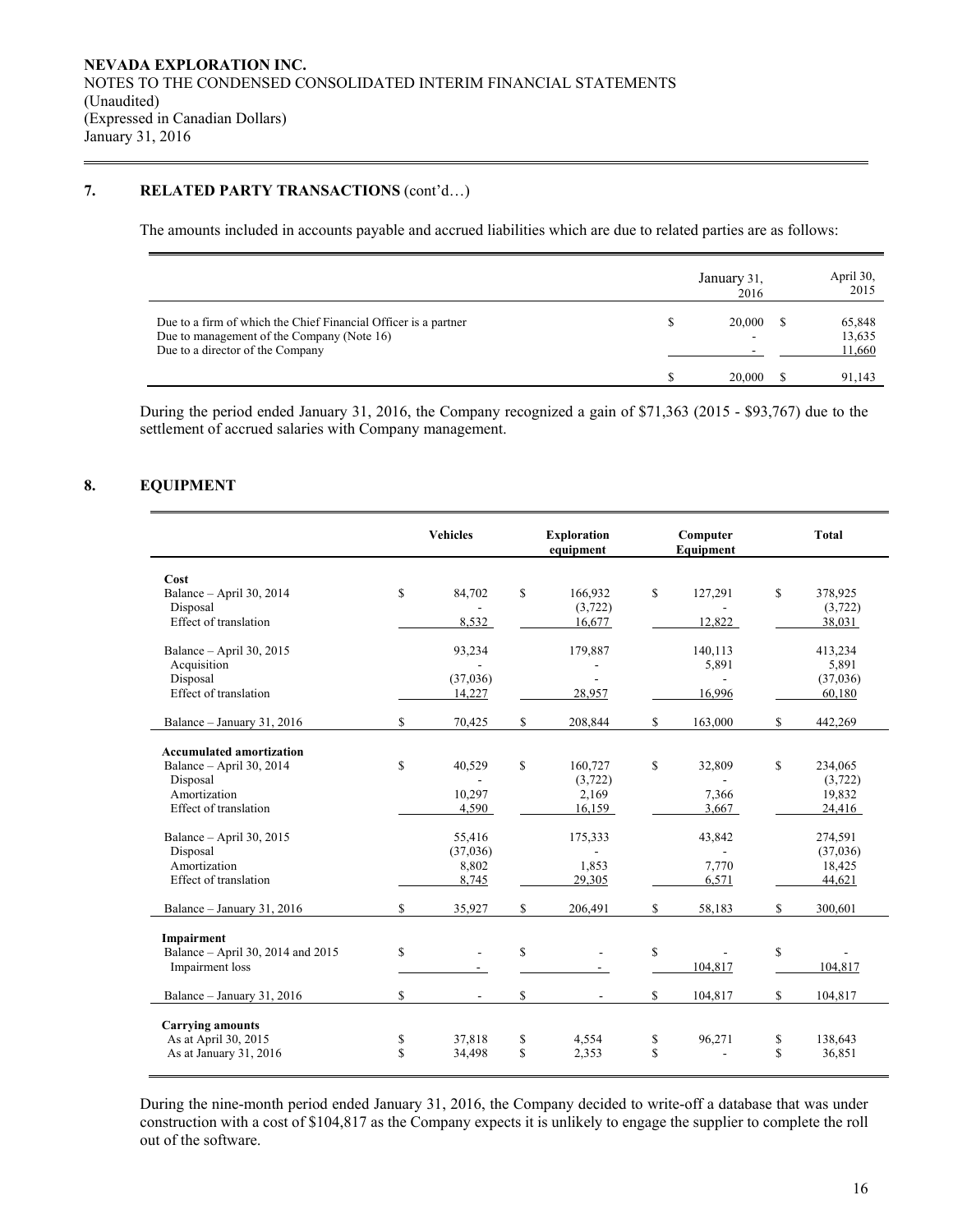# **9. RESOURCE PROPERTIES**

Resource properties expenditures for the nine months ended January 31,

|                           | 2016          | 2015          |
|---------------------------|---------------|---------------|
| <b>Grass Valley</b>       | 59,323        | 24,288        |
| <b>South Grass Valley</b> | 6,972         | 33,824        |
| <b>Kelly Creek</b>        | 107,005       | 46,211        |
| <b>Hot Pot</b>            | 26,309        | 5,812         |
| Awakening                 | 52,545        | 14,373        |
|                           | \$<br>252,154 | \$<br>124,508 |

# **Grass Valley Project (GV)**

As at January 31, 2016, the Company's Grass Valley Project consists of 192 (April 30, 2015 - 452) unpatented mining claims held directly by the Company covering approximately  $15.5 \text{ km}^2$  (April 30, 2015 - 37.6 km<sup>2</sup>).

### **South Grass Valley (SGV)**

As at January 31, 2016, the Company's South Grass Valley Project consists of 32 (April 30, 2015 - 185) unpatented mining claims held directly by the Company covering approximately 2.6 km<sup>2</sup> (April 30, 2015 – 15.4 km<sup>2</sup>).

### **Kelly Creek (KC)**

As at January 31, 2016, the Company's Kelly Creek Project consists of 209 (April 30, 2015 - 209) unpatented mining claims leased by the Company from Genesis Gold Corporation through a Mining Lease and Option to Purchase Agreement (the "Genesis Agreement"), covering approximately  $16.6 \text{ km}^2$  (April 30,  $2015 - 16.6 \text{ km}^2$ ).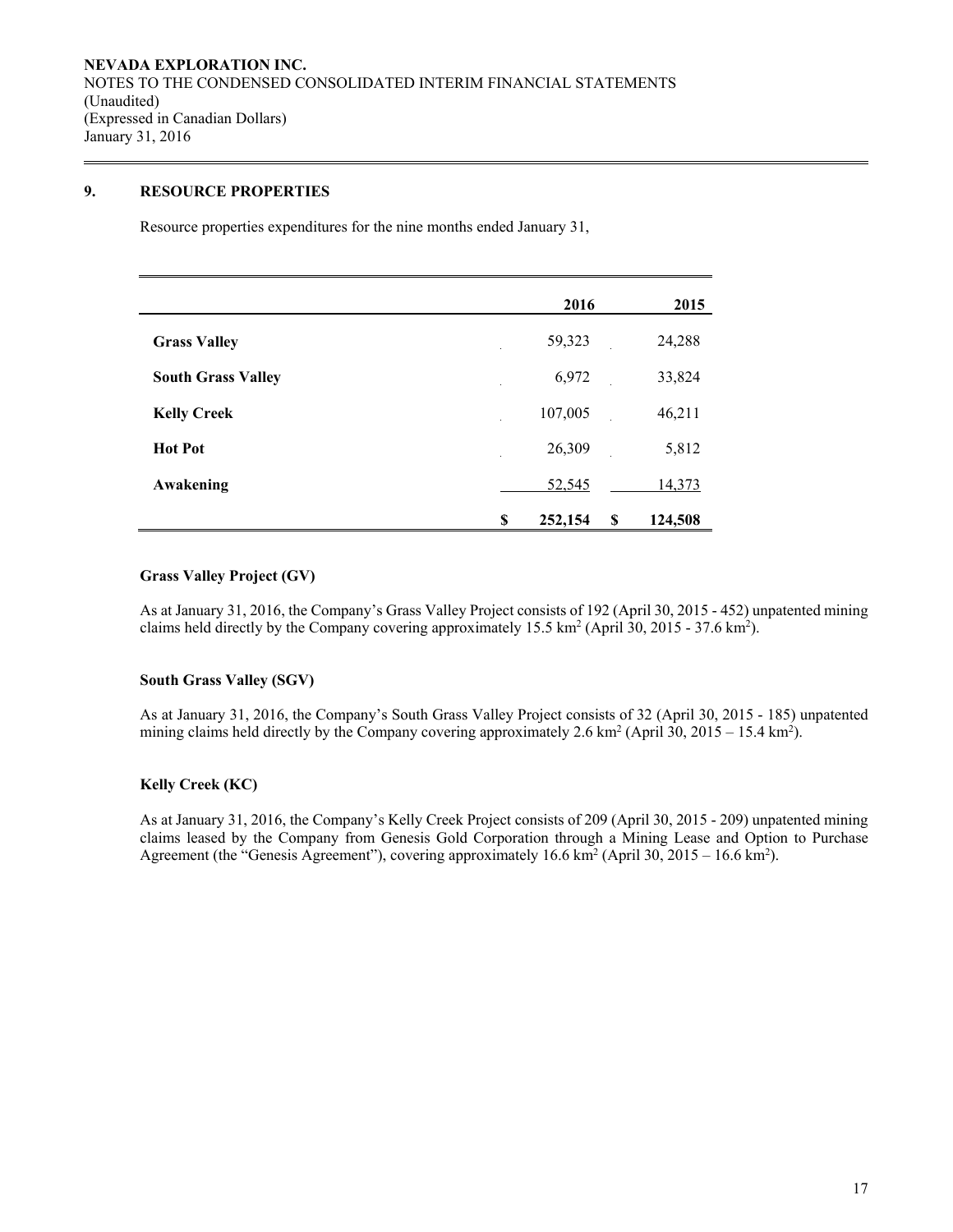# **9. RESOURCE PROPERTIES** (cont'd…)

The Company entered into the Genesis Agreement on October 1, 2009 and as amended on August 25, 2015, to acquire a 100% interest in these claims. Under the Agreement, the Company is the Operator and has the option to purchase 100% of the Genesis claims for USD\$1,500,000, subject to a 1.5% Net Smelter Return Royalty ("Royalty"), and the following advance royalty payments:

| $1st$ anniversary (October 1, 2010)               | S. | 5,000 USD  | (paid)       |
|---------------------------------------------------|----|------------|--------------|
| $2nd$ anniversary (October 1, 2011)               |    | 10,000 USD | (paid)       |
| $3rd$ anniversary (October 1, 2012)               |    | 10,000 USD | (paid)       |
| $4th$ anniversary (October 1, 2013)               |    | 10,000 USD | (paid)       |
| 5 <sup>th</sup> and each subsequent anniversaries |    | 10,000 USD | $i)$ & $ii)$ |

- i) During the year ended April 30, 2015, the Company issued 80,000 Common shares, plus agreed to pay \$10,000 USD to satisfy the October 1, 2014 payment (paid).
- ii) On August 25, 2015, the Company and Genesis Gold Corporation agreed to amend the terms of the Genesis Agreement to reduce the annual payments due on October 1, 2015 (paid); October 1, 2016; and October 1, 2017, from \$50,000 USD to \$10,000USD, subject to each party's rights under the Genesis Agreement.

### **Hot Pot (HP)**

As at January 31, 2016, the Company's Hot Pot Project consists of approximately 8.8 km<sup>2</sup> (April 30, 2015 - 8.8 km<sup>2</sup>) of private land leased by the Company under a Mining Lease Agreement (the "Hot Pot Lease") from a private property owner.

Under the terms of the Hot Pot Lease, the Company is required to make annual payments of \$20,000 USD (subsequently settled) on each anniversary, and the agreement is subject to a 3% NSR to the property owner.

All of the Company's mineral interests at Hot Pot are subject to a 1.25% NSR to Royal Gold, Inc.

### **Awakening (AW)**

As at January 31, 2016, the Company's Awakening Project consists of 47 (April 30, 2015 - 72) unpatented mining claims held directly by the Company covering approximately 3.8 km<sup>2</sup> (April 30, 2015 – 4.5 km<sup>2</sup>).

# **10. DEPOSITS AND BONDS**

|                                                                              | January 31,<br>2016 |       | April 30<br>2015 |
|------------------------------------------------------------------------------|---------------------|-------|------------------|
| Security deposits <sup>(1)</sup><br>Reclamation bond deposits <sup>(2)</sup> | S<br>49,875         | $- S$ | 5,750<br>23,144  |
|                                                                              | 49,875              | S     | 28,894           |

(1) Security deposits consisted of \$5,750 guaranteed investment certificate ("GIC") and bearing interest at prime less 2%. The GIC was used to secure the credit limit on a credit card.

<sup>(2)</sup> Reclamation bond deposits are required by the U.S. Bureau of Land Management ("BLM") and the U.S. Forest Service ("USFS") to ensure that any reclamation and clean-up work required on the Company's properties will be completed to the satisfaction of the BLM and the USFS. The Company did not have any asset retirement obligations as of January 31, 2016 and April 30, 2015.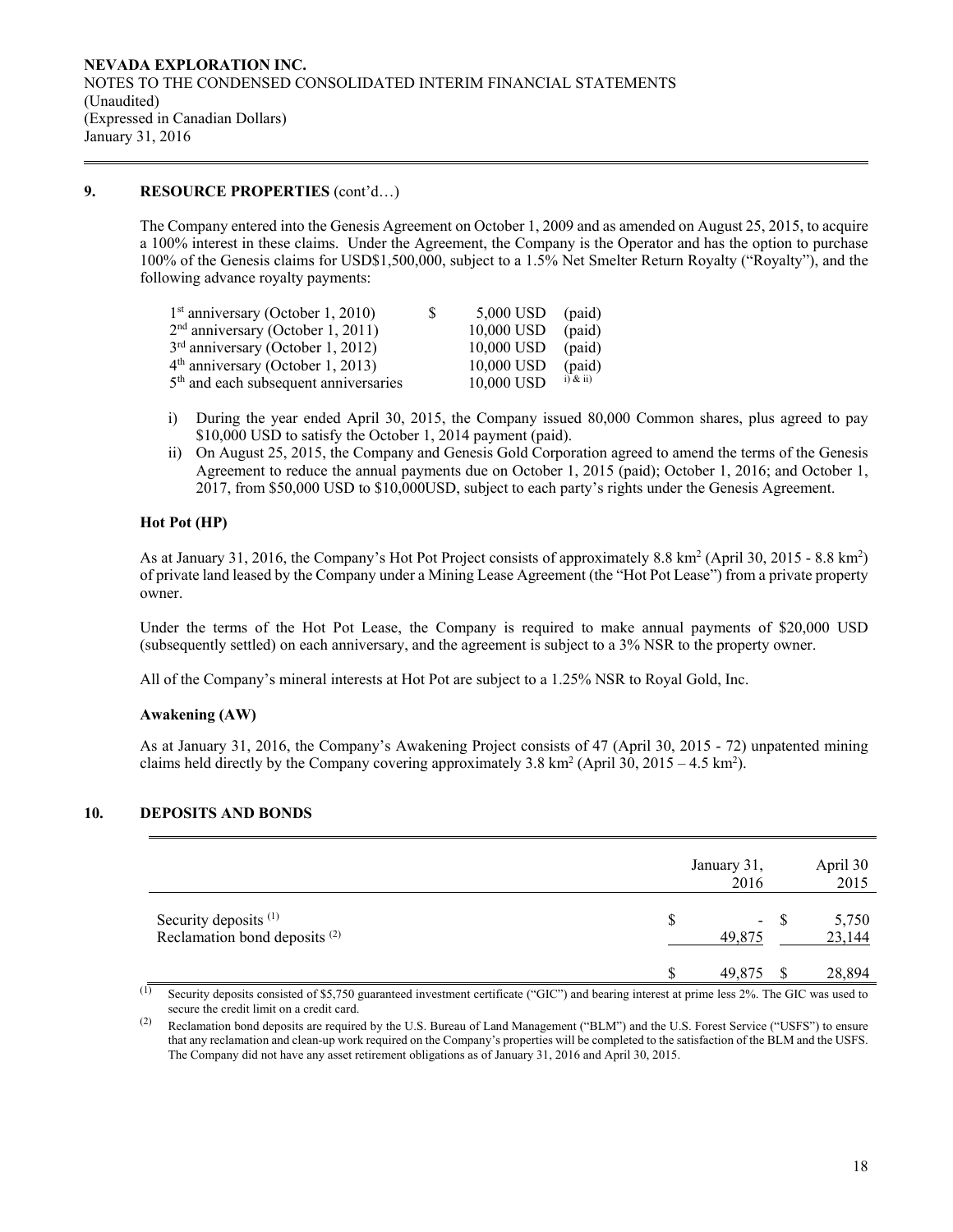# **11. ACCOUNTS PAYABLE AND ACCRUED LIABILITIES**

Accounts payable and accrued liabilities for the Company are as follows:

|                                                                                                             | January 31,<br>2016                       | April 30,<br>2015                      |
|-------------------------------------------------------------------------------------------------------------|-------------------------------------------|----------------------------------------|
| Trade payables<br>Due to related parties (Note 7)<br>Due to key management personnel<br>Accrued liabilities | \$<br>75.654<br>20,000<br>2,625<br>12,480 | 111,693<br>91,143<br>208,268<br>37,474 |
| Total                                                                                                       | S<br>110,759                              | 448,578                                |

# **12. FINANCE LEASE OBLIGATIONS**

The Company has a finance lease obligation for a leased vehicle of \$38,184 (US- \$27,262), with blended monthly payments of principal and interest, bearing interest at a rate of 2.90% per annum.

|                                                                      | January 31,<br>2016      |     | April 30,<br>2015   |
|----------------------------------------------------------------------|--------------------------|-----|---------------------|
| Finance lease obligations<br>Deduct: amount representing interest    | \$<br>38,184<br>(1, 566) | - S | 41,616<br>(2, 131)  |
| Present value of minimum lease payments due<br>Less: current portion | 36,618<br>(9,004)        |     | 39,485<br>(10, 630) |
| Non-current portion                                                  | 27,614                   |     | 28,855              |

The total of principal repayments of the finance lease obligations that are due within the next one year is \$9,004, and the remaining portion for \$27,614 is due between fiscal years 2016 to 2019.

# **13. SHORT-TERM DEMAND LOAN**

|                                                            | January 31,<br>2016      | April 30,<br>2015 |
|------------------------------------------------------------|--------------------------|-------------------|
| Loan payable on demand, with no interest and no fixed term | ۰                        | 30,000            |
|                                                            | $\overline{\phantom{0}}$ | 30,000            |

During the year ended April 30, 2015, the Company entered into an unsecured non-interest bearing loan, payable on demand, with a shareholder of the Company. During the period ended January 31, 2016, the Company received \$16,958 of additional unsecured non-interest bearing loans from shareholders of the Company. The loans of \$46,958 were settled through the issuance of 939,150 units (Note 14).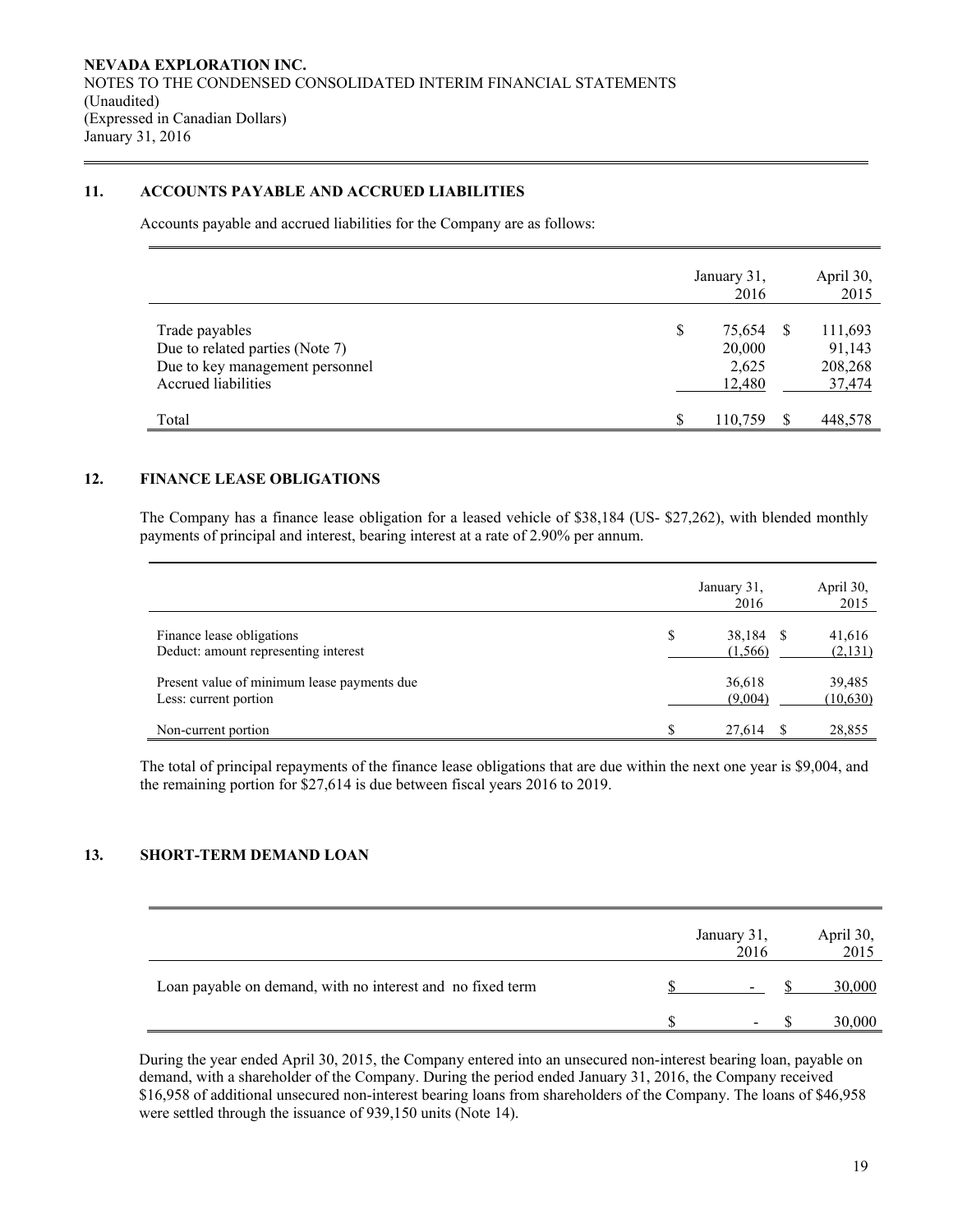# **14. CAPITAL STOCK**

a) Authorized share capital:

As at January 31, 2016, the authorized share capital of the Company was: Unlimited number of common shares without par value; Unlimited number of preferred shares without par value; All issued shares are fully paid.

b) Issued share capital:

On August 28, 2015, the Company's common shares were consolidated on the basis of one post-consolidated common share for every ten pre-consolidated common shares. The numbers of the shares presented in these condensed consolidated interim financial statements have all been adjusted to reflect the impact of this share consolidation.

During the period ended January 31, 2016, the Company:

- Completed its non-brokered private placement by issuing 14,100,000 units at a price of \$0.05 per unit, for gross proceeds of \$705,000. Each unit consists of one common share and one non-transferable common share purchase warrant, with each full warrant entitling the holder to purchase a common share for a period of three years at an exercise price of \$0.10. Fair value allocated in connection to these warrants was \$287,596. In connection with the private placement, the Company paid \$74,277 in share issuance costs;
- Issued 939,150 units at a price of \$0.05 per unit to settle \$46,958 of unsecured demand loans provided to the Company by shareholders (Note 13). Each unit consists of one common share and one non-transferable common share purchase warrant, with each full warrant entitling the holder to purchase a common share for a period of three years at an exercise price of \$0.10. Fair value allocated in connection to these warrants was \$18,932. In connection with the bridge financing, the Company paid \$4,896 in share issuance costs;
- Completed a shares for debt settlement whereby the Company issued 2,500,000 common shares to the Company's management team at a price of \$0.05 per common share to settle \$125,000 of accrued salaries (Note 7); and
- Completed a non-brokered private placement where the Company issued 1,323,000 units at a price of \$0.275 per unit, for gross proceeds of \$363,825. Each unit consists of one common share and one half of one transferable common share purchase warrant entitling holder to purchase one common share at an exercise price of \$0.50 for a period of two years. Fair value allocated in connection to these warrants was \$96,758. In connection with the private placement, the Company paid \$5,295 in share issuance costs.

During the period ended January 31, 2015, the Company:

 Completed a non-brokered private placement by issuing 283,010 units at a price of \$0.50 per unit, for gross proceeds of \$141,505. Each unit consists of one common share and one non-transferable common share purchase warrant entitling the holder to purchase one common share at an exercise price of \$0.50 for a period of three years. Fair value allocated in connection to these warrants was \$46,892. In connection with the private placement, the Company:

i) paid finders' fee of \$2,000 to an arm's length party; and

ii) issued 4,000 finders' warrants with a fair value of \$793.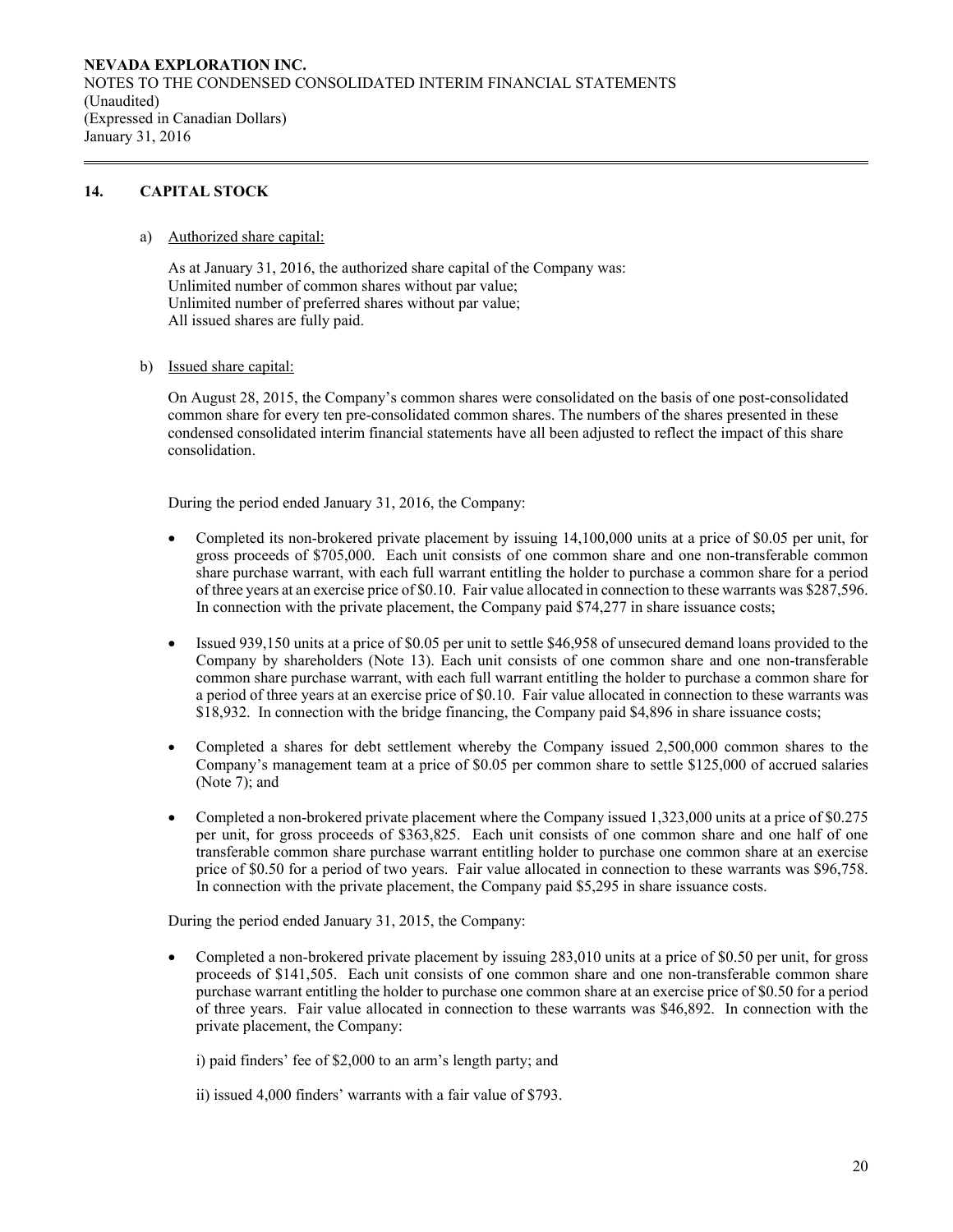# **14. CAPITAL STOCK** (cont'd…)

- Issued 205,000 common shares at a market price of \$0.10 per common share to settle a total of \$114,267 in accrued salaries with management and a non-arms length party. The Company recognized a gain on debt settlement of \$93,767; and
- Issued 80,000 common shares at a market price of \$0.10 per common share to satisfy part of the 2014 annual payment due to Genesis Gold Corporation under a Mining Lease and Option to Purchase Agreement (Note 9).

# c) Options

The Company has a stock option plan under which it is authorized to grant options to executive officers and directors, employees and consultants enabling them to acquire up to 10% of the issued and outstanding common stock of the Company. Under the plan, the exercise price of each option equals the market price, minimum price or a discounted price of the Company's stock as calculated on the date of grant. The options can be granted for a maximum term of five years.

During the period ended January 31, 2016, the Company:

- granted an aggregate of 1,625,000 stock options to acquire common shares of the Company to officers and directors of the Company. The options have an exercise price of \$0.185 and vest one third immediately, one third vest in 1 year, and one third vest in 2 years. These options are valued at \$255,887 and the vested value recorded as at January 31, 2016 is \$120,262; and
- granted an aggregate of 125,000 stock options to acquire common shares of the Company to a consultant. The options have an exercise price of \$0.315 and vest one third immediately, one third vest in 1 year, and one third vest in 2 years. These options are valued at \$23,799 and the vested value recorded as at January 31, 2016 is \$8,811.

During the period ended January 31, 2015, the Company did not grant any stock options.

| Expiry date                                            | Exercise<br>price | April 30,<br>2015 | Granted   |   | Expired   | Cancelled | January 31,<br>2016 | Exercisable |
|--------------------------------------------------------|-------------------|-------------------|-----------|---|-----------|-----------|---------------------|-------------|
|                                                        |                   |                   |           |   |           |           |                     |             |
| December 31, 2015                                      | 1.00              | 250,000           |           |   | (250,000) |           |                     |             |
| August 9, 2016                                         | 1.00              | 20,000            |           |   |           |           | 20,000              | 20,000      |
| September 25, 2017                                     | 1.10              | 10,000            | ۰         |   |           |           | 10.000              | 10.000      |
| December 4, 2017                                       | 1.20              | 50,000            | ۰         |   | ۰         | ۰         | 50,000              | 50,000      |
| March 2, 2019                                          | 1.00              | 280,000           |           |   |           |           | 280,000             | 280,000     |
| October 19, 2020                                       | 0.185             |                   | 1,625,000 |   |           | ۰         | 1,625,000           | 541,667     |
| December 31, 2020                                      | 0.315             |                   | 125,000   |   |           |           | 125,000             | 41,667      |
|                                                        |                   |                   |           |   |           |           |                     |             |
| Total                                                  |                   | 610,000           | 1,750,000 |   | (250,000) |           | 2,110,000           | 943,334     |
|                                                        |                   |                   |           |   |           |           |                     |             |
| Weighted average exercise price                        |                   | 1.02              | 0.19      | S | 1.00S     |           | \$<br>0.34          | 0.51        |
| Weighted average remaining life of options outstanding |                   |                   |           |   |           |           | 4.09 years          |             |
|                                                        |                   |                   |           |   |           |           |                     |             |

A continuity of share purchase options for the period ended January 31, 2016 is as follows: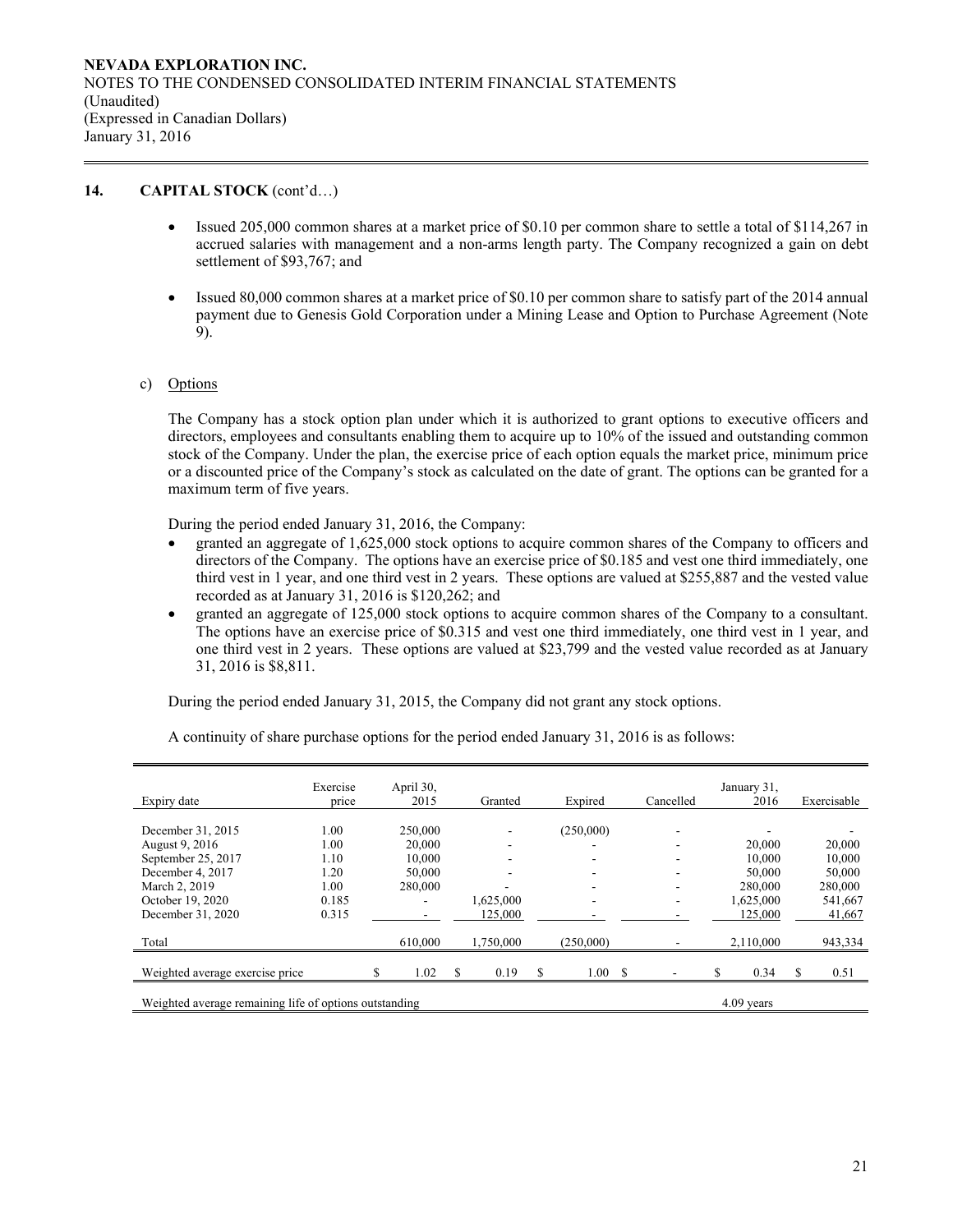# **14. CAPITAL STOCK** (cont'd…)

#### c) Options (cont'd...)

The following weighted average assumptions were used for the Black-Scholes valuation of the options granted during the year.

|                                                      | January 31,<br>2016 |
|------------------------------------------------------|---------------------|
| Share price                                          | \$0.19              |
| Risk-free interest rate                              | $0.94\%$            |
| Expected life of warrants                            | 3 years             |
| Annualized volatility based on historical volatility | 150.60%             |
| Dividend rate                                        | $0.00\%$            |
| Forfeiture rate                                      | $0.00\%$            |
| Exercise price                                       | \$0.19              |

# d) Warrants

During the period ended January 31, 2016, the Company:

- Granted 14,761,500 common share purchase warrants in connection to a private placement and
- Granted 939,150 common share purchase warrants in connection with the settlement of unsecured demand loans.

During the period ended January 31, 2015, the Company did not have any warrant transactions.

A continuity of share purchase warrants for the period ended January 31, 2016 is as follows:

|                                 | Exercise | April 30, |                   |                 |         |   | January 31, |   |             |
|---------------------------------|----------|-----------|-------------------|-----------------|---------|---|-------------|---|-------------|
| Expiry date                     | price    | 2015      | Granted           | Exercised       | Expired |   | 2016        |   | Exercisable |
| August 19, 2017                 | 0.50     | 283,010   |                   |                 | -       |   | 283,010     |   | 283,010     |
| August 19, 2017                 | 0.50     | 4.000     |                   |                 |         |   | 4.000       |   | 4,000       |
| August 28, 2018                 | 0.10     | -         | 939,150           |                 |         |   | 939,150     |   | 939,150     |
| August 28, 2018                 | 0.10     | -         | 13.200.000        | $(200,000)^{b}$ | -       |   | 13,000,000  |   | 13,200,000  |
| September 23, 2018              | 0.10     |           | 900,000           |                 |         |   | 900,000     |   | 900,000     |
| December 29, 2017               | 0.50     |           | $661,500^{\rm a}$ |                 |         |   | 661,500     |   | 661,500     |
| Total                           |          | 287,010   | 15,700,650        | (200.000)       |         |   | 15,787,660  |   | 15,787,660  |
| Weighted average exercise price |          | 0.50      | 0.12              | 0.10            | ٠       | S | 0.12        | S | 0.12        |

a) Warrants entitles the holder to purchase one common share at an exercise price of \$0.50 for a period of two years, subject to an accelerated expiry provision of 30 days if on any 20 consecutive trading days after issuance, the closing price of the common shares of the Company is greater than \$0.75 per share.

b) The share price on the date of exercise was \$0.35.

The following weighted average assumptions were used for the Black-Scholes valuation of the warrants granted during the year.

|                                                      | January 31,<br>2016 |
|------------------------------------------------------|---------------------|
| Share price                                          | \$0.07              |
| Risk-free interest rate                              | 0.46%               |
| Expected life of warrants                            | 2.96 years          |
| Annualized volatility based on historical volatility | 140.06%             |
| Dividend rate                                        | $0.00\%$            |
| Fair value per warrant                               | \$0.05              |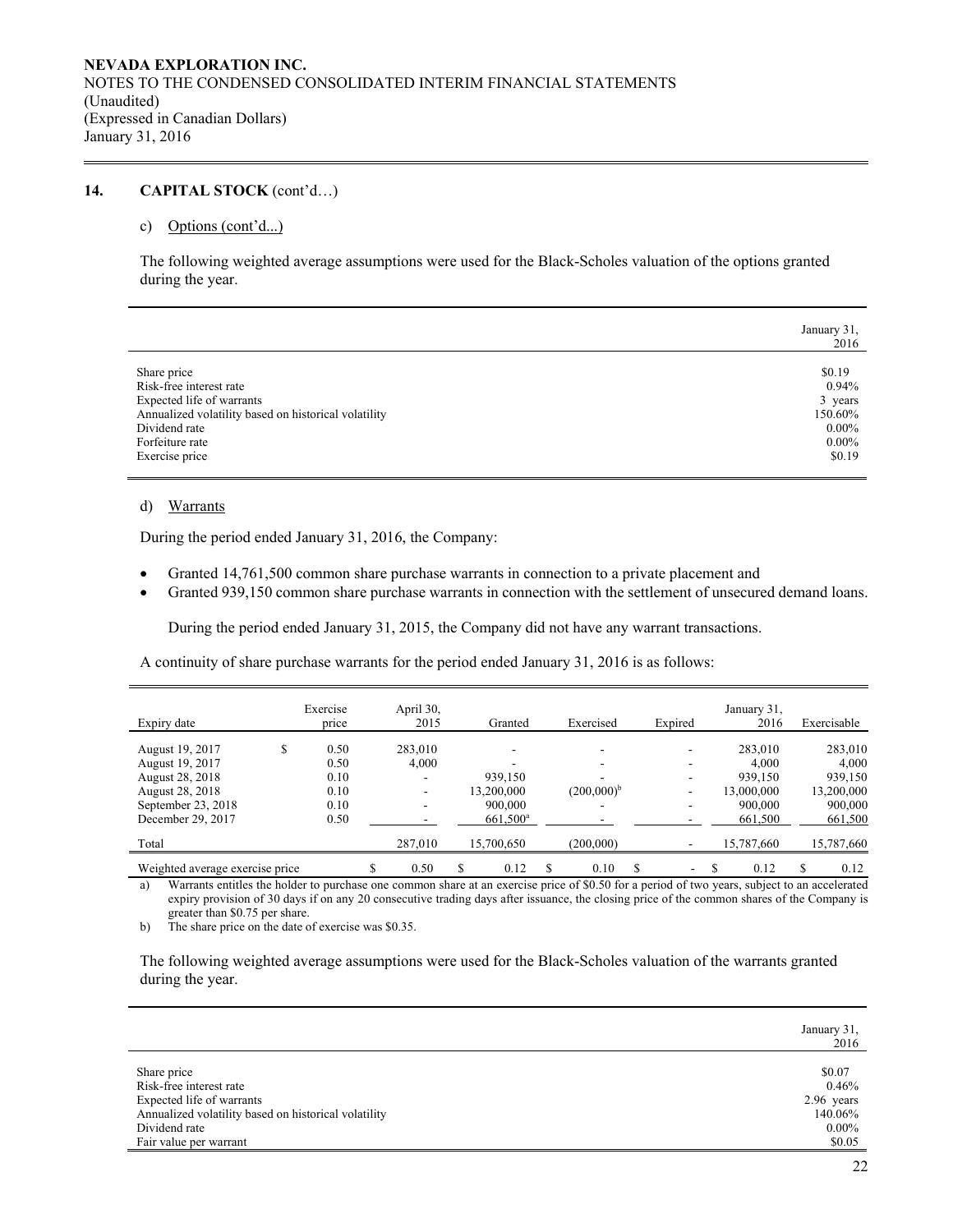# **15. SEGMENTED INFORMATION**

The Company operates in one industry segment, being the acquisition, exploration, and development of resource properties. Geographic information is as follows:

|                                                                                | January 31,<br>2016    |   | April 30,<br>2015 |
|--------------------------------------------------------------------------------|------------------------|---|-------------------|
| Non-current assets:<br><b>United States</b><br>Equipment<br>Deposits and bonds | \$<br>36,851<br>44,125 | S | 138,643<br>23,144 |
|                                                                                | \$<br>80,976           | S | 161,787           |

# **16. KEY MANAGEMENT COMPENSATION**

Remuneration of key management of the Company is as follows:

|          | Nine Months<br>Ended<br>January 31,<br>2016 |           | Nine Months<br>Ended<br>January 31,<br>2015 |
|----------|---------------------------------------------|-----------|---------------------------------------------|
| Salaries | <sup>S</sup>                                | 63,872 \$ | 93,793                                      |

The amount included in accounts payable and accrued liabilities which is due to key management personnel is as follows:

|                                 | January 31,<br>2016 | April 30,<br>2015 |         |
|---------------------------------|---------------------|-------------------|---------|
| Due to key management personnel | 2,625               |                   | 208,268 |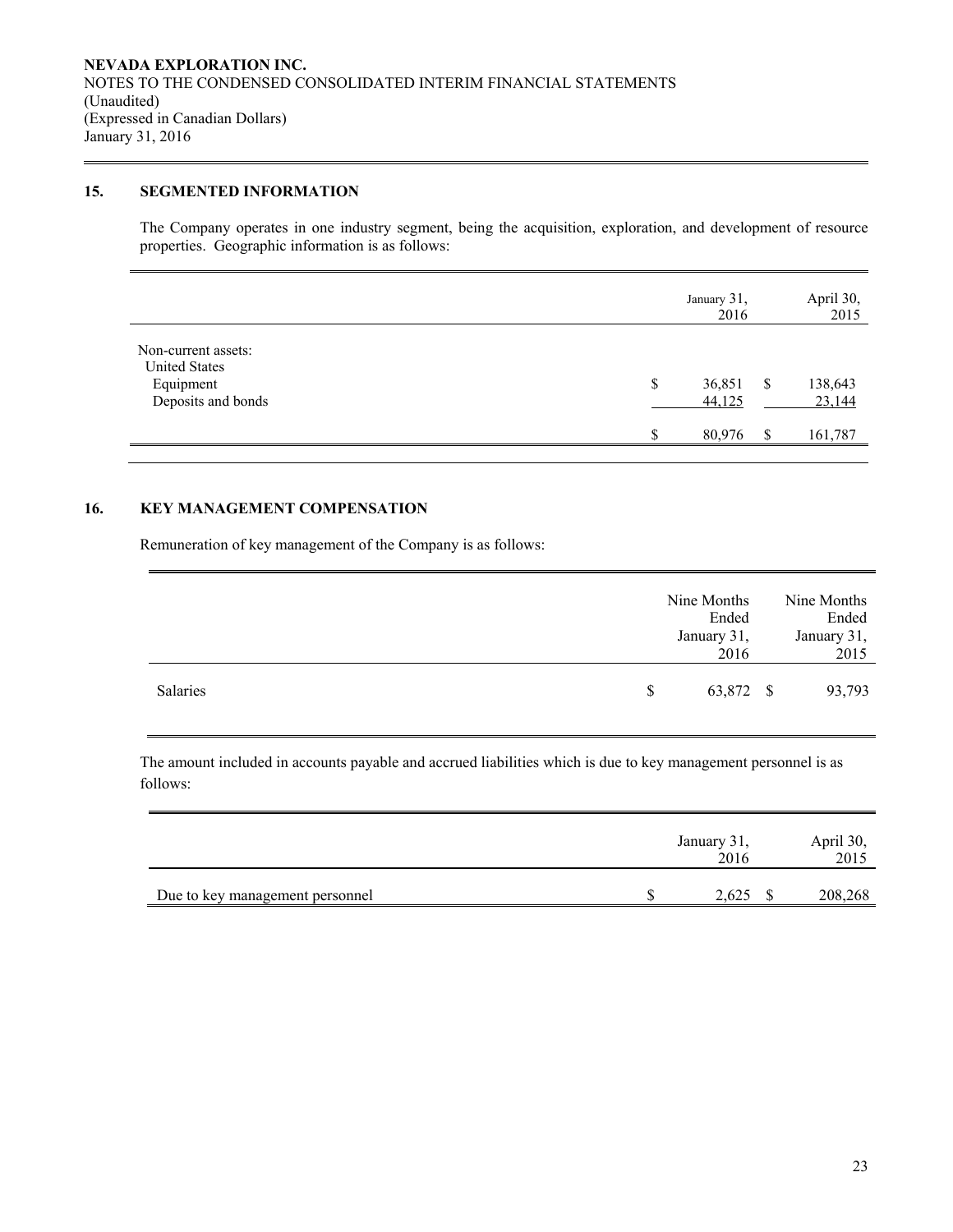# **17. FINANCIAL RISK MANAGEMENT**

#### **Financial risk factors**

The Company's risk exposures and the impact on the Company's financial instruments are summarized below:

### *Credit risk*

 Credit risk is the risk of loss associated with a counterparty's inability to fulfill its payment obligations. The Company's credit risk is primarily attributable to cash and deposits and bonds. Management believes that the credit risk concentration with respect to cash, deposits and bonds and short-term investments is remote as it maintains accounts with highly-rated financial institutions.

### *Liquidity risk*

Liquidity risk is the risk that the Company will not be able to meet its financial obligations as they fall due. The Company manages liquidity risk through the management of its capital structure and financial leverage. It also manages liquidity risk by continuously monitoring actual and projected cash flows. The Board of Directors reviews and approves the Company's operating and capital budgets, as well as any material transactions out of the normal course of business.

As at January 31, 2016, the Company had a cash balance of \$130,293 (April 30, 2015 - \$29,674) to settle current liabilities of \$119,763 (April 30, 2015 - \$489,208). The Company will require financing from lenders, shareholders and other investors to generate sufficient capital to meet its short term business requirements.

### *Market risk*

Market risk is the risk of loss that may arise from changes in market factors such as interest rates, foreign exchange rates and equity prices.

### (a) Interest rate risk

 The Company is exposed to interest rate risk to the extent that the cash maintained at the financial institutions is subject to floating rate of interest. The interest rate risks on cash, deposits and bonds and on the Company's finance lease obligations are not considered significant.

(b) Foreign currency risk

The Company is exposed to financial risk arising from fluctuations in foreign exchange rates and the degree of volatility of these rates. A significant portion of the Company's expenses is denominated in US dollars. Consequently, certain assets, liabilities and operating expenses are exposed to currency fluctuations. The Company does not use derivative instruments to reduce its exposure to foreign currency risk. Based on the above net exposures as at January 31, 2016, and assuming all other variables remain constant, a 1% change in the value of the US dollar against the Canadian dollar would not have a material impact.